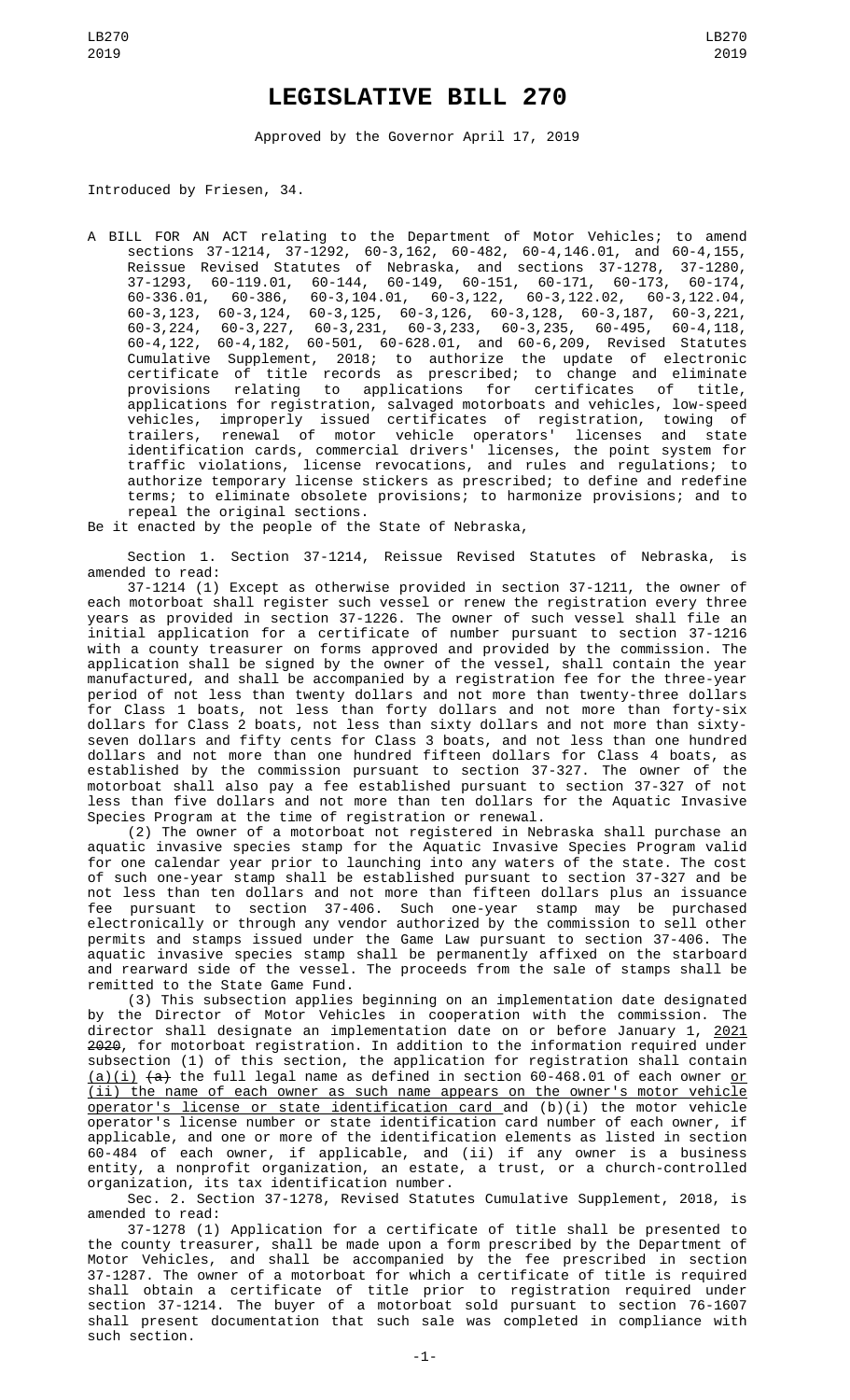LB270 2019

(2)(a) If a certificate of title has previously been issued for the motorboat in this state, the application for a new certificate of title shall be accompanied by the certificate of title duly assigned. If a certificate of title has not previously been issued for the motorboat in this state, the application shall be accompanied by a certificate of number from this state, a manufacturer's or importer's certificate, a duly certified copy thereof, proof of purchase from a governmental agency or political subdivision, a certificate of title from another state, or a court order issued by a court of record, a manufacturer's certificate of origin, or an assigned registration certificate, if the motorboat was brought into this state from a state which does not have a certificate of title law. The county treasurer shall retain the evidence of title presented by the applicant on which the certificate of title is issued. When the evidence of title presented by the applicant is a certificate of title or an assigned registration certificate issued by another state, the department shall notify the state of prior issuance that the certificate has been surrendered. If a certificate of title has not previously been issued for the motorboat in this state and the applicant is unable to provide such documentation, the applicant may apply for a bonded certificate of title as prescribed in section 37-1278.01.

(b) This subdivision applies beginning on an implementation date designated by the Director of Motor Vehicles. The director shall designate an implementation date which is on or before January 1, <u>2021</u> <del>2020</del>. In addition to the information required under subdivision (2)(a) of this section, the application for a certificate of title shall contain <u>(i)(A)</u> <del>(i)</del> the full legal name as defined in section 60-468.01 of each owner <u>or (B) the name of each</u> owner as such name appears on the owner's motor vehicle operator's license or state identification card and (ii)(A) the motor vehicle operator's license number or state identification card number of each owner, if applicable, and one or more of the identification elements as listed in section 60-484 of each owner, if applicable, and (B) if any owner is a business entity, a nonprofit organization, an estate, a trust, or a church-controlled organization, its tax identification number.

(3) The county treasurer shall use reasonable diligence in ascertaining whether or not the statements in the application for a certificate of title are true by checking the application and documents accompanying the same with the records of motorboats in his or her office. If he or she is satisfied that the applicant is the owner of the motorboat and that the application is in the proper form, the county treasurer shall issue a certificate of title over his or her signature and sealed with his or her seal.

 $(4)(a)$   $(4)$  In the case of the sale of a motorboat, the certificate of title shall be obtained in the name of the purchaser upon application signed by the purchaser, except that for titles to be held by husband and wife, applications may be accepted by the county treasurer upon the signature of either spouse as a signature for himself or herself and as an agent for his or her spouse.

(b) This subdivision applies beginning on an implementation date designated by the Director of Motor Vehicles. The director shall designate an implementation date which is on or before January 1, 2021. If the purchaser of a motorboat does not apply for a certificate of title in accordance with subdivision (4)(a) of this section within thirty days after the sale of the motorboat, the seller of such motorboat may request the department to update the electronic certificate of title record to reflect the sale. The department shall update such record upon receiving evidence of a sale satisfactory to the director.

(5) In all cases of transfers of motorboats, the application for a certificate of title shall be filed within thirty days after the delivery of the motorboat. A dealer need not apply for a certificate of title for a motorboat in stock or acquired for stock purposes, but upon transfer of a motorboat in stock or acquired for stock purposes, the dealer shall give the transferee a reassignment of the certificate of title on the motorboat or an assignment of a manufacturer's or importer's certificate. If all reassignments printed on the certificate of title have been used, the dealer shall obtain title in his or her name prior to any subsequent transfer.

Sec. 3. Section 37-1280, Revised Statutes Cumulative Supplement, 2018, is amended to read:

37-1280 (1) The Department of Motor Vehicles <u>may</u> <del>shall</del> adopt and promulgate rules and regulations necessary to carry out sections 37-1275 to 37-1290<u>. The , and the</u> county treasurers shall conform to <u>any such</u> the rules and regulations and act at the direction of the department. The department shall also provide the county treasurers with the necessary training for the proper administration of such sections. The department shall receive and file in its office all instruments forwarded to it by the county treasurers under such sections and shall maintain indices covering the entire state for the instruments so filed. These indices shall be by hull identification number and alphabetically by the owner's name and shall be for the entire state and not for individual counties. The department shall provide and furnish the forms required by section 37-1286 to the county treasurers except manufacturers' or importers' certificates. The department shall check with its records all duplicate certificates of title received from the county treasurers. If it appears that a certificate of title has been improperly issued, the department shall cancel the certificate of title. Upon cancellation of any certificate of title, the department shall notify the county treasurer who issued the certificate, and the county treasurer shall enter the cancellation upon his or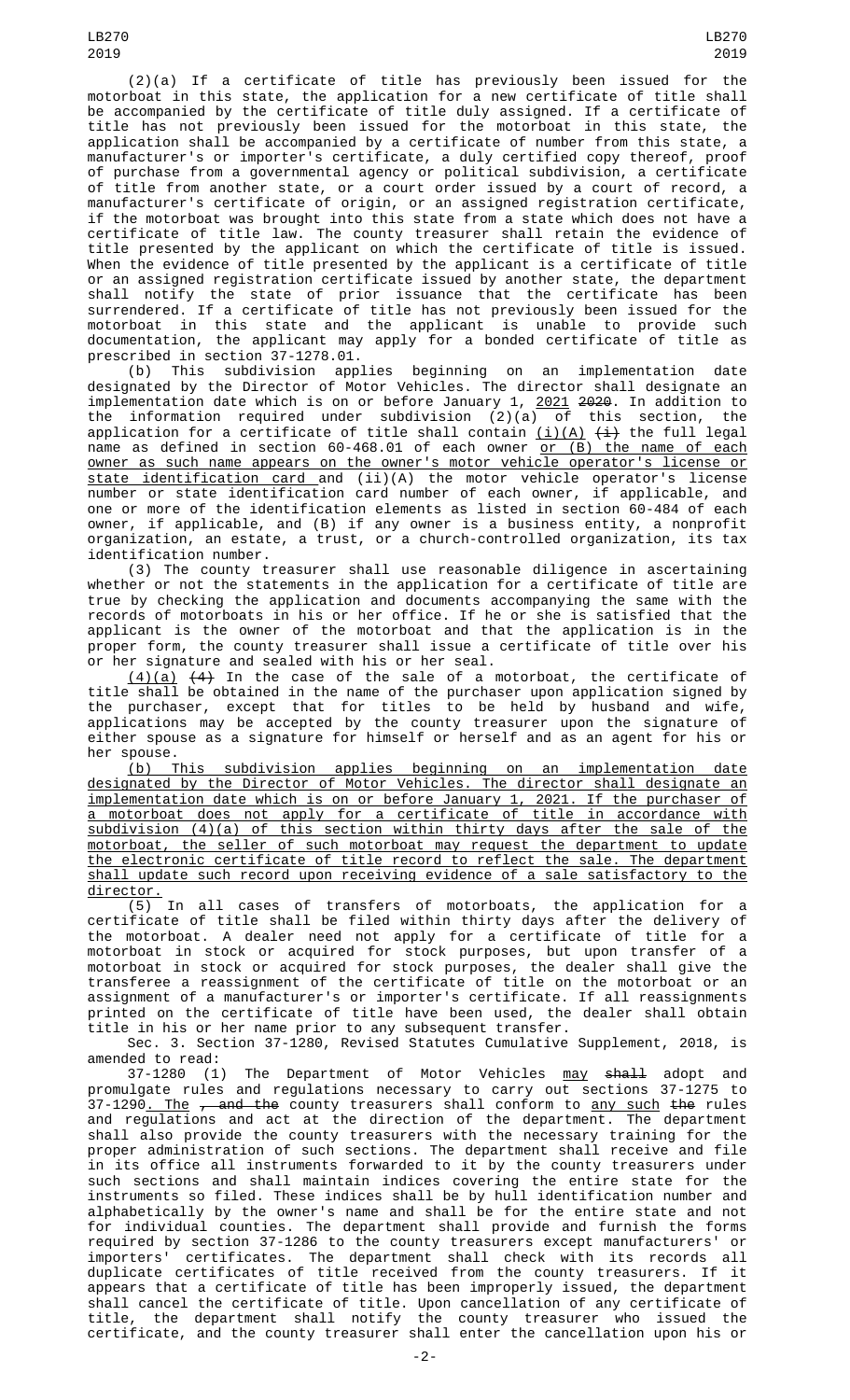her records. The department shall also notify the person to whom such certificate of title was issued and any lienholders appearing on the certificate of the cancellation and shall demand the surrender of the certificate of title, but the cancellation shall not affect the validity of any lien noted on the certificate. The holder of the certificate of title shall return the certificate to the department immediately. If a certificate of number has been issued pursuant to section 37-1216 to the holder of a certificate of title so canceled, the department shall notify the commission. Upon receiving the notice, the commission shall immediately cancel the certificate of number and demand the return of the certificate of number and the holder of the certificate of number shall return the certificate to the commission immediately.

(2) The department may remove a lien on a certificate of title when such lien was improperly noted if evidence of the improperly noted lien is submitted to the department and the department finds the evidence sufficient to support removal of the lien. The department shall send notification prior to removal of the lien to the last-known address of the lienholder. The lienholder must respond within thirty days after the date on the notice and provide sufficient evidence to support that the lien should not be removed. If the lienholder fails to respond to the notice, the lien may be removed by the department.

Sec. 4. Section 37-1292, Reissue Revised Statutes of Nebraska, is amended to read:

37-1292 For purposes of this section and sections 37-1293 to 37-1298:

(1) Cost of repairs means the estimated or actual retail cost of parts needed to repair a motorboat plus the cost of labor computed by using the hourly labor rate and time allocations for repair that are customary and reasonable. Retail cost of parts and labor rates may be based upon collision estimating manuals or electronic computer estimating systems customarily used in the insurance industry;

(2) Late model motorboat means a motorboat which has (a) a manufacturer's model year designation of, or later than, the year in which the motorboat was wrecked, damaged, or destroyed, or any of the six preceding years, or (b) a retail value of more than ten thousand dollars until January 1, 2006, a retail value of more than ten thousand five hundred dollars until January 1, 2010, and a retail value of more than ten thousand five hundred dollars increased by five hundred dollars every five years thereafter;<br>(3) Previously salvaged means the

salvaged means the designation of a rebuilt  $\theta$ f reconstructed motorboat which was previously required to be issued a salvage branded certificate of title;

(4) Retail value means the actual cash value, fair market value, or retail value of a motorboat as (a) set forth in a current edition of any nationally recognized compilation, including automated data bases, of retail values or (b) determined pursuant to a market survey of comparable motorboats with respect to condition and equipment; and

(5) Salvage means the designation of a motorboat which is:

(a) A late model motorboat which has been wrecked, damaged, or destroyed to the extent that the estimated total cost of repair to rebuild or reconstruct the motorboat to its condition immediately before it was wrecked, damaged, or destroyed and to restore the motorboat to a condition for legal operation, meets or exceeds seventy-five percent of the retail value of the motorboat at the time it was wrecked, damaged, or destroyed; or

(b) Voluntarily designated by the owner of the motorboat as a salvage motorboat by obtaining a salvage branded certificate of title, without respect to the damage to, age of, or value of the motorboat.

Sec. 5. Section 37-1293, Revised Statutes Cumulative Supplement, 2018, is amended to read:

37-1293 When an insurance company acquires a salvage motorboat through payment of a total loss settlement on account of damage, the company shall obtain the certificate of title from the owner, surrender such certificate of title to the county treasurer, and make application for a salvage branded certificate of title which shall be assigned when the company transfers ownership. An insurer shall take title to a salvage motorboat for which a total loss settlement is made unless the owner of the motorboat elects to retain the motorboat. If the owner elects to retain the motorboat, the insurance company shall notify the Department of Motor Vehicles of such fact in a format prescribed by the department. Beginning on the implementation date designated by the Director of Motor Vehicles pursuant to subsection (3) of section 60-1508, the insurance company shall report electronically to the department using the electronic reporting system. The department shall immediately enter the salvage brand onto the computerized record of the motorboat. The insurance company shall also notify the owner of the owner's responsibility to comply with this section. The owner shall, within thirty days after the settlement of the loss, forward the properly endorsed acceptable certificate of title to the county treasurer. <u>Upon receipt of the certificate of title, the</u> <del>The</del> county treasurer shall, upon receipt of the certificate of title, issue a salvage branded certificate of title for the motorboat unless the motorboat has been rebuilt or reconstructed, in which case the county treasurer shall issue a previously salvaged branded certificate of title for the motorboat.

Sec. 6. Section 60-119.01, Revised Statutes Cumulative Supplement, 2018, is amended to read:

60-119.01 Low-speed vehicle means a (1) four-wheeled motor vehicle (a) whose speed attainable in one mile is more than twenty miles per hour and not more than twenty-five miles per hour on a paved, level surface, (b) whose gross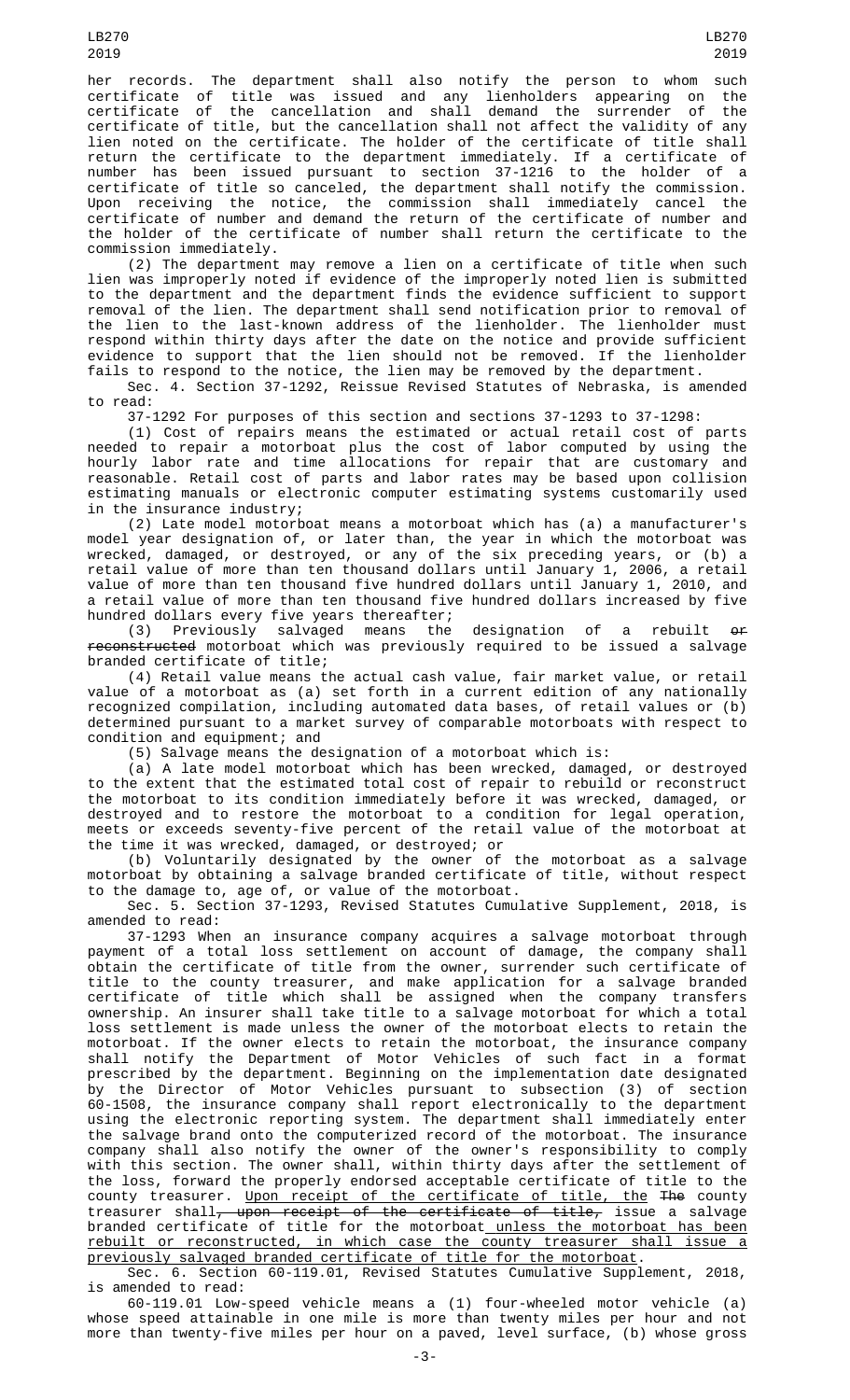vehicle weight rating is less than three thousand pounds, and (c) that complies with 49 C.F.R. part 571, as such part existed on January 1, 2018, or (2) threewheeled motor vehicle (a) whose maximum speed attainable is not more than twenty-five miles per hour on a paved, level surface, (b) whose gross vehicle weight rating is less than three thousand pounds, <u>and (</u>c) which is equipped with a windshield and an occupant protection system<del>, and (d) that complies with</del> 49 C.F.R. part 571, as such part existed on January 1, 2018. A motorcycle with a sidecar attached is not a low-speed vehicle.

Sec. 7. Section 60-144, Revised Statutes Cumulative Supplement, 2018, is amended to read:

60-144 (1)(a)(i) Except as provided in subdivisions (b), (c), and (d) of this subsection, the county treasurer shall be responsible for issuing and filing certificates of title for vehicles, and each county shall issue and file such certificates of title using the Vehicle Title and Registration System which shall be provided and maintained by the department. Application for a certificate of title shall be made upon a form prescribed by the department. All applications shall be accompanied by the appropriate fee or fees.

(ii) This subdivision applies beginning on an implementation date designated by the director. The director shall designate an implementation date which is on or before January 1, <u>2021</u> <del>2020</del>. In addition to the information required under subdivision (1)(a)(i) of this section, the application for a certificate of title shall contain <u>(A)(I)</u>  $\{ {\sf A} \}$  the full legal name as defined in section 60-468.01 of each owner <u>or (II) the name of each owner as such name</u> appears on the owner's motor vehicle operator's license or state identification <u>card a</u>nd (B)(I) the motor vehicle operator's license number or state identification card number of each owner, if applicable, and one or more of the identification elements as listed in section 60-484 of each owner, if applicable, and (II) if any owner is a business entity, a nonprofit organization, an estate, a trust, or a church-controlled organization, its tax identification number.

(b) The department shall issue and file certificates of title for Nebraska-based fleet vehicles. Application for a certificate of title shall be made upon a form prescribed by the department. All applications shall be accompanied by the appropriate fee or fees.

(c) The department shall issue and file certificates of title for stateowned vehicles. Application for a certificate of title shall be made upon a form prescribed by the department. All applications shall be accompanied by the appropriate fee or fees.

(d) The department shall issue certificates of title pursuant to section 60-142.06. Application for a certificate of title shall be made upon a form prescribed by the department. All applications shall be accompanied by the appropriate fee or fees.

(e) The department shall issue certificates of title pursuant to section 60-142.09. Application for a certificate of title shall be made upon a form prescribed by the department. All applications shall be accompanied by the appropriate fee or fees.

(2) If the owner of an all-terrain vehicle, a utility-type vehicle, or a minibike resides in Nebraska, the application shall be filed with the county treasurer of the county in which the owner resides.

(3)(a) If Except as otherwise provided in subdivision (b) of this subsection until January 1, 2019, if a vehicle, other than an all-terrain vehicle, a utility-type vehicle, or a minibike, has situs in Nebraska, the application shall be filed with the county treasurer of the county in which the <del>vehicle has situs. Beginning January 1, 2019, if</del> a vehicle has situs in Nebraska, the application for a certificate of title may be filed with the county treasurer of any county.

(b) If a motor vehicle dealer licensed under the Motor Vehicle Industry Regulation Act applies for a certificate of title for a vehicle, the application may be filed with the county treasurer of any county.

(c) An approved licensed dealer participating in the electronic dealer services system pursuant to section 60-1507 may apply for a certificate of title for a vehicle to the county treasurer of any county or the department in a manner provided by the electronic dealer services system.

(4) If the owner of a vehicle is a nonresident, the application shall be filed in the county in which the transaction is consummated.

(5) The application shall be filed within thirty days after the delivery of the vehicle.

(6) All applicants registering a vehicle pursuant to section 60-3,198 shall file the application for a certificate of title with the Division of Motor Carrier Services of the department. The division shall deliver the certificate to the applicant if there are no liens on the vehicle. If there are one or more liens on the vehicle, the certificate of title shall be handled as provided in section 60-164. All certificates of title issued by the division shall be issued in the manner prescribed for the county treasurer in section 60-152.

Sec. 8. Section 60-149, Revised Statutes Cumulative Supplement, 2018, is amended to read:

60-149 (1)(a) If a certificate of title has previously been issued for a vehicle in this state, the application for a new certificate of title shall be accompanied by the certificate of title duly assigned except as otherwise provided in the Motor Vehicle Certificate of Title Act.

(b) Except for manufactured homes or mobile homes as provided in subsection (2) of this section, if a certificate of title has not previously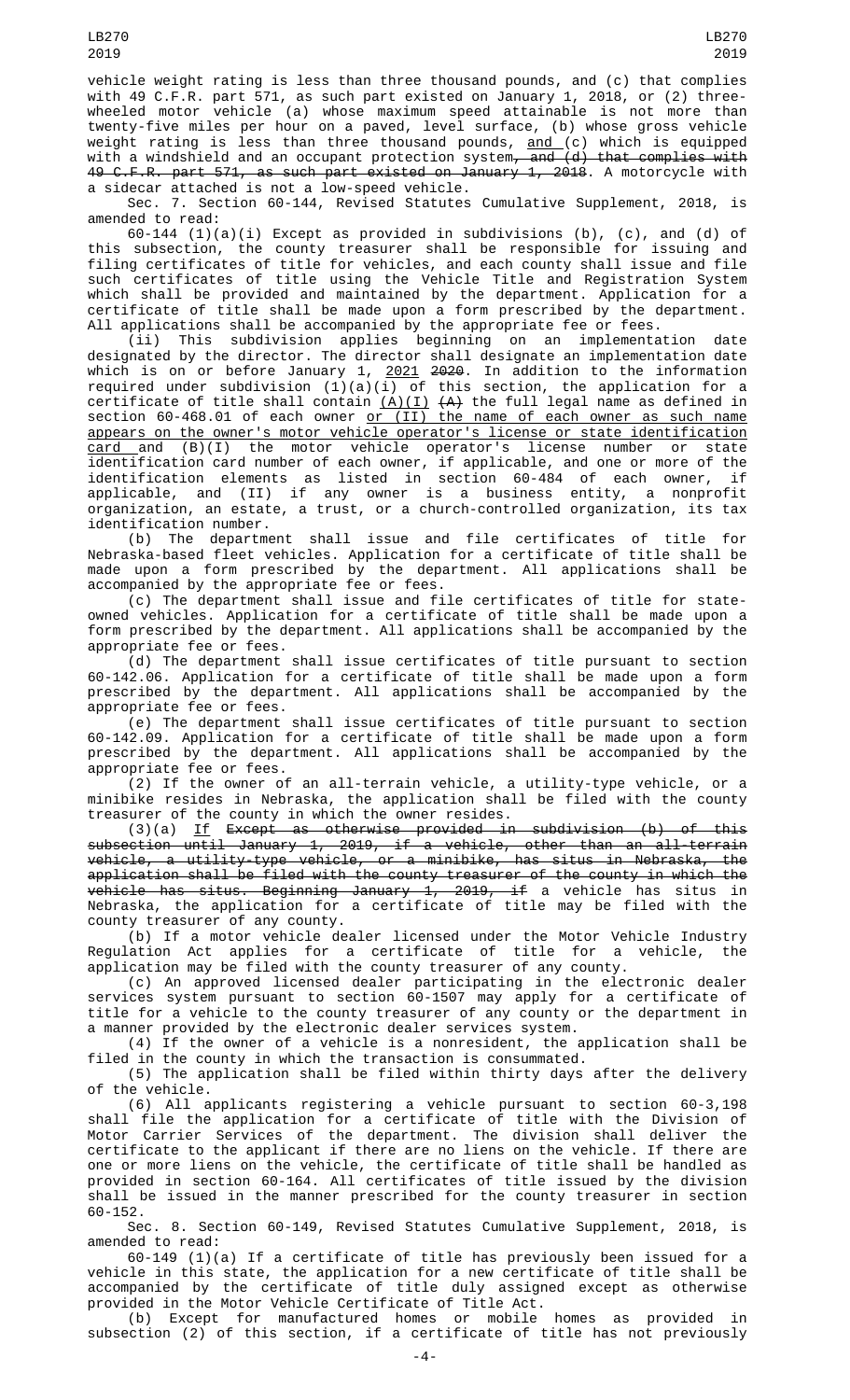been issued for the vehicle in this state or if a certificate of title is unavailable, the application shall be accompanied by:

(i) A manufacturer's or importer's certificate except as otherwise provided in subdivision (viii) of this subdivision;

(ii) A duly certified copy of the manufacturer's or importer's certificate;

(iii) An affidavit by the owner affirming ownership in the case of an allterrain vehicle, a utility-type vehicle, or a minibike;

(iv) A certificate of title from another state;

(v) A court order issued by a court of record, a manufacturer's certificate of origin, or an assigned registration certificate, if the law of the state from which the vehicle was brought into this state does not have a certificate of title law;

(vi) Evidence of ownership as provided for in section 30-24,125, sections 52-601.01 to 52-605, sections 60-1901 to 60-1911, or sections 60-2401 to 60-2411;

(vii) Documentation prescribed in section 60-142.01, 60-142.02, 60-142.04, 60-142.05, 60-142.09, or 60-142.11 or documentation of compliance with section 76-1607;

(viii) A manufacturer's or importer's certificate and an affidavit by the owner affirming ownership in the case of a minitruck; or

(ix) In the case of a motor vehicle, a trailer, an all-terrain vehicle, a utility-type vehicle, or a minibike, an affidavit by the holder of a motor vehicle auction dealer's license as described in subdivision (11) of section 60-1406 affirming that the certificate of title is unavailable and that the vehicle (A) is a salvage vehicle through payment of a total loss settlement, (B) is a salvage vehicle purchased by the auction dealer, or (C) has been donated to an organization operating under section 501(c)(3) of the Internal Revenue Code as defined in section 49-801.01.

(c) If the application for a certificate of title in this state is accompanied by a valid certificate of title issued by another state which meets that state's requirements for transfer of ownership, then the application may be accepted by this state.

(d) If a certificate of title has not previously been issued for the vehicle in this state and the applicant is unable to provide such documentation, the applicant may apply for a bonded certificate of title as prescribed in section 60-167.

(2)(a) If the application for a certificate of title for a manufactured home or a mobile home is being made in accordance with subdivision (4)(b) of section 60-137 or if the certificate of title for a manufactured home or a mobile home is unavailable—<del>pursuant to section 52-1801</del>, the application shall be accompanied by proof of ownership in the form of:

(i) A duly assigned manufacturer's or importer's certificate;

(ii) A certificate of title from another state;

(iii) A court order issued by a court of record;

(iv) Evidence of ownership as provided for in section 30-24,125, sections 52-601.01 to 52-605, sections 60-1901 to 60-1911, or sections 60-2401 to 60-2411, or documentation of compliance with section 76-1607; or

(v) Assessment records for the manufactured home or mobile home from the county assessor and an affidavit by the owner affirming ownership.

(b) If the applicant cannot produce proof of ownership described in subdivision (a) of this subsection, he or she may submit to the department such evidence as he or she may have, and the department may thereupon, if it finds the evidence sufficient, issue the certificate of title or authorize the county treasurer to issue a certificate of title, as the case may be.

(3) For purposes of this section, certificate of title includes a salvage certificate, a salvage branded certificate of title, or any other document of ownership issued by another state or jurisdiction for a salvage vehicle. Only a salvage branded certificate of title shall be issued to any vehicle conveyed upon a salvage certificate, a salvage branded certificate of title, or any other document of ownership issued by another state or jurisdiction for a salvage vehicle.

(4) The county treasurer shall retain the evidence of title presented by the applicant and on which the certificate of title is issued.

(5)(a) If an affidavit is submitted under subdivision  $(1)(b)(ix)$  of this section, the holder of a motor vehicle auction dealer's license shall certify that (i) it has made at least two written attempts and has been unable to obtain the properly endorsed certificate of title to the property noted in the affidavit from the owner and (ii) thirty days have expired after the mailing of a written notice regarding the intended disposition of the property noted in the affidavit by certified mail, return receipt requested, to the last-known address of the owner and to any lien or security interest holder of record of the property noted in the affidavit.

(b) The notice under subdivision  $(5)(a)(ii)$  of this section shall contain a description of the property noted in the affidavit and a statement that title to the property noted in the affidavit shall vest in the holder of the motor vehicle auction dealer's license thirty days after the date such notice was mailed.

(c) The mailing of notice and the expiration of thirty days under subdivision (5)(a)(ii) of this section shall extinguish any lien or security interest of a lienholder or security interest holder in the property noted in the affidavit, unless the lienholder or security interest holder has claimed such property within such thirty-day period. The holder of a motor vehicle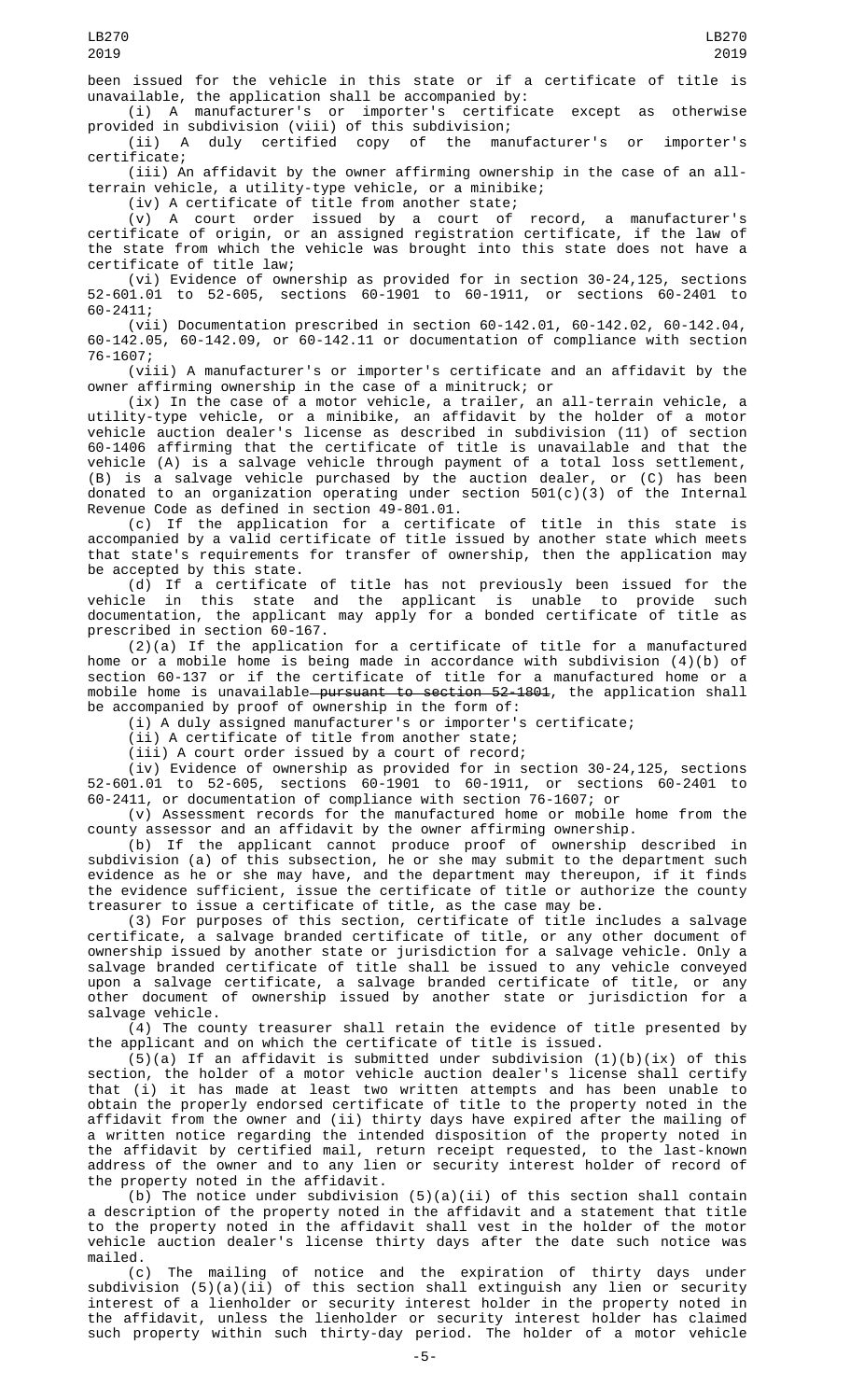auction dealer's license shall transfer possession of the property noted in the affidavit to the lienholder or security interest holder claiming such property. Sec. 9. Section 60-151, Revised Statutes Cumulative Supplement, amended to read:

60-151  $(1)$  The certificate of title for a vehicle shall be obtained in the name of the purchaser upon application signed by the purchaser, except that <u>(a)</u> <del>(1)</del> for titles to be held by husband and wife, applications may be accepted upon the signature of either one as a signature for himself or herself and as agent for his or her spouse and <u>(b)</u> <del>(2)</del> for an applicant providing proof that he or she is a handicapped or disabled person as defined in section 60-331.02, applications may be accepted upon the signature of the applicant's parent, legal guardian, foster parent, or agent.

(2) This subsection applies beginning on an implementation date designated by the director. The director shall designate an implementation date which is on or before January 1, 2021. If the purchaser of a vehicle does not obtain a certificate of title in accordance with subsection (1) of this section within thirty days after the sale of the vehicle, the seller of such vehicle may request the department to update the electronic certificate of title record. The department shall update such record upon receiving evidence of a sale satisfactory to the director.

Sec. 10. Section 60-171, Revised Statutes Cumulative Supplement, 2018, is amended to read:

60-171 For purposes of sections 60-171 to 60-177:

(1) Cost of repairs means the estimated or actual retail cost of parts needed to repair a vehicle plus the cost of labor computed by using the hourly labor rate and time allocations for repair that are customary and reasonable. Retail cost of parts and labor rates may be based upon collision estimating manuals or electronic computer estimating systems customarily used in the insurance industry;

(2) Flood damaged means damage to a vehicle resulting from being submerged in water to the point that rising water has reached over the floorboard, has entered the passenger compartment, and has caused damage to any electrical, computerized, or mechanical components. Flood damaged specifically does not apply to a vehicle that an inspection, conducted by an insurance claim representative or a vehicle repairer, indicates:

(a) Has no electrical, computerized, or mechanical components damaged by water; or

(b) Had one or more electrical, computerized, or mechanical components damaged by water and all such damaged components were repaired or replaced;

(3) Late model vehicle means a vehicle which has (a) a manufacturer's model year designation of, or later than, the year in which the vehicle was wrecked, damaged, or destroyed, or any of the six preceding years or (b)(i) in the case of vehicles other than all-terrain vehicles, utility-type vehicles, and minibikes, a retail value of more than ten thousand five hundred dollars until January 1, 2010, and a retail value of more than ten thousand five hundred dollars increased by five hundred dollars every five years thereafter or (ii) in the case of all-terrain vehicles, utility-type vehicles, or minibikes, a retail value of more than one thousand seven hundred fifty dollars until January 1, 2010, and a retail value of more than one thousand seven hundred fifty dollars increased by two hundred fifty dollars every five years thereafter;

(4) Manufacturer buyback means the designation of a vehicle with an alleged nonconformity when the vehicle (a) has been replaced by a manufacturer or (b) has been repurchased by a manufacturer as the result of court judgment, arbitration, or any voluntary agreement entered into between the manufacturer or its agent and a consumer;

(5) Previously salvaged or rebuilt each mean means the designation of a rebuilt <del>or reconstructed</del> vehicle which was previously required to be issued a salvage branded certificate of title and which has been inspected as provided in section 60-146;

(6) Retail value means the actual cash value, fair market value, or retail value of a vehicle as (a) set forth in a current edition of any nationally recognized compilation, including automated data bases, of retail values or (b) determined pursuant to a market survey of comparable vehicles with respect to condition and equipment; and

(7) Salvage means the designation of a vehicle which is:

(a) A late model vehicle which has been wrecked, damaged, or destroyed to the extent that the estimated total cost of repair to rebuild or reconstruct the vehicle to its condition immediately before it was wrecked, damaged, or destroyed and to restore the vehicle to a condition for legal operation, meets or exceeds seventy-five percent of the retail value of the vehicle at the time it was wrecked, damaged, or destroyed; or

(b) Voluntarily designated by the owner of the vehicle as a salvage vehicle by obtaining a salvage branded certificate of title, without respect to the damage to, age of, or value of the vehicle.

Sec. 11. Section 60-173, Revised Statutes Cumulative Supplement, 2018, is amended to read:

60-173 (1) When an insurance company acquires a salvage vehicle through payment of a total loss settlement on account of damage, the company shall obtain the certificate of title from the owner, surrender such certificate of title to the county treasurer, and make application for a salvage branded certificate of title which shall be assigned when the company transfers ownership. An insurer shall take title to a salvage vehicle for which a total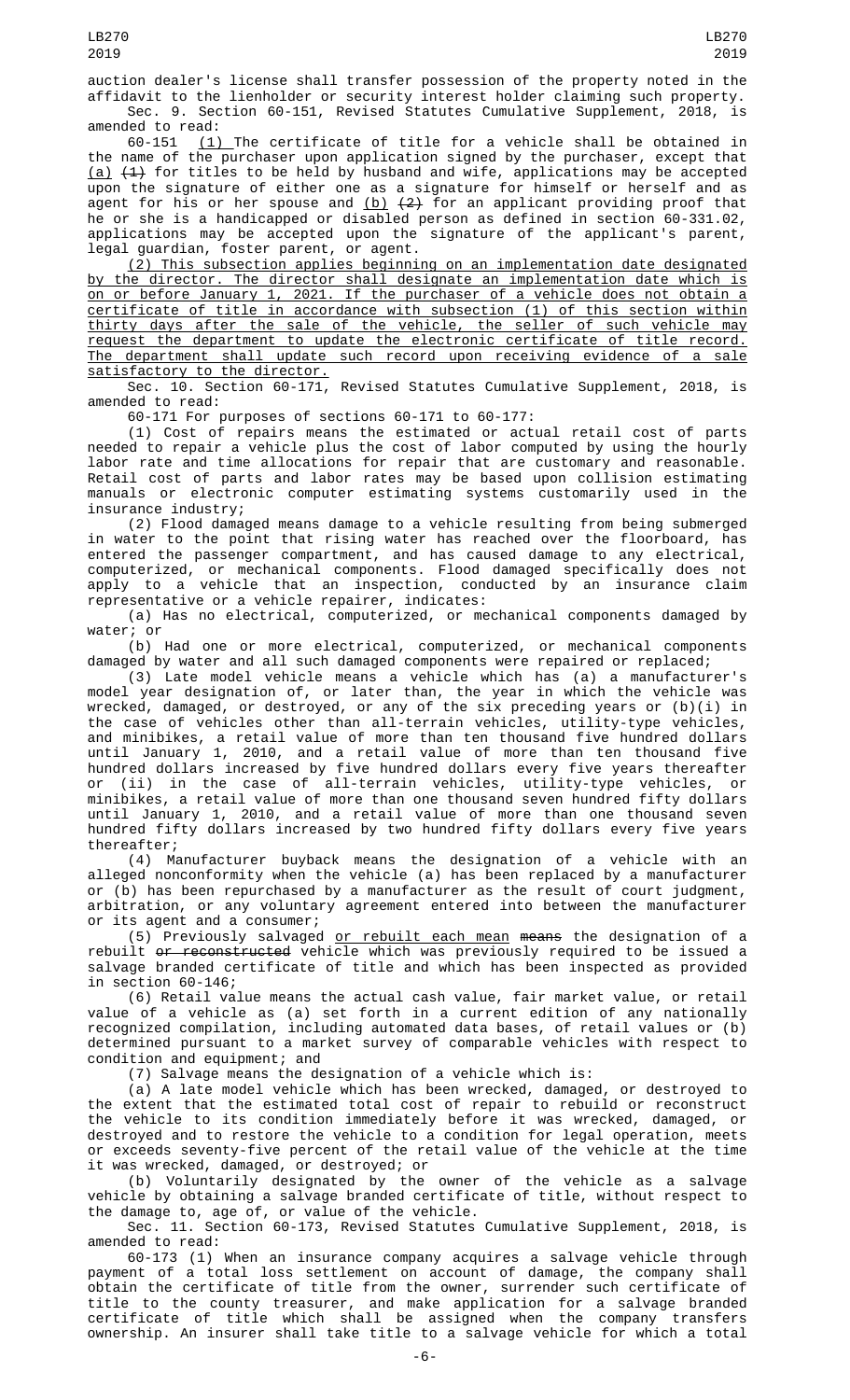loss settlement is made unless the owner of the salvage vehicle elects to retain the salvage vehicle.

(2) If the owner elects to retain the salvage vehicle, the insurance company shall notify the department of such fact in a format prescribed by the department. The department shall immediately enter the salvage brand onto the computerized record of the vehicle. Beginning on the implementation date designated by the director pursuant to subsection (3) of section 60-1508, the insurance company shall report electronically to the department using the electronic reporting system. The insurance company shall also notify the owner of the owner's responsibility to comply with this section. The owner shall, within thirty days after the settlement of the loss, forward the properly endorsed acceptable certificate of title to the county treasurer in the county designated in section 60-144. Upon receipt of the certificate of title, the The county treasurer shall<del>, upon receipt of the certificate of title,</del> issue a salvage branded certificate of title for the vehicle<u> unless the vehicle has</u> been repaired and inspected as provided in section 60-146, in which case the county treasurer shall issue a previously salvaged branded certificate of title for the vehicle.

(3) An insurance company may apply to the department for a salvage branded certificate of title without obtaining a properly endorsed certificate of title from the owner or other evidence of ownership as prescribed by the department if it has been at least thirty days since the company obtained oral or written acceptance by the owner of an offer in an amount in settlement of a total loss. The insurance company shall submit an application form prescribed by the department for a salvage branded certificate of title accompanied by an affidavit from the insurance company that it has made at least two written attempts and has been unable to obtain the proper endorsed certificate of title from the owner following an oral or written acceptance by the owner of an offer of an amount in settlement of a total loss and evidence of settlement.

Sec. 12. Section 60-174, Revised Statutes Cumulative Supplement, 2018, is amended to read:

60-174 Whenever a title is issued in this state for a vehicle that is designated a salvage, previously salvaged<u> or rebuilt</u>, flood damaged, or manufacturer buyback, the following title brands shall be required: Salvage, previously salvaged, flood damaged, or manufacturer buyback. A certificate branded salvage, previously salvaged, flood damaged, or manufacturer buyback shall be administered in the same manner and for the same fee or fees as provided for a certificate of title in sections 60-154 to 60-160. When a salvage branded certificate of title is surrendered for a certificate of title branded previously salvaged, the application for a certificate of title shall be accompanied by a statement of inspection as provided in section 60-146.

Sec. 13. Section 60-336.01, Revised Statutes Cumulative Supplement, 2018, is amended to read:

60-336.01 Low-speed vehicle means a (1) four-wheeled motor vehicle (a) whose speed attainable in one mile is more than twenty miles per hour and not more than twenty-five miles per hour on a paved, level surface, (b) whose gross vehicle weight rating is less than three thousand pounds, and (c) that complies with 49 C.F.R. part 571, as such part existed on January 1, 2018, or (2) threewheeled motor vehicle (a) whose maximum speed attainable is not more than twenty-five miles per hour on a paved, level surface, (b) whose gross vehicle weight rating is less than three thousand pounds, <u>and (</u>c) which is equipped with a windshield and an occupant protection system<del>, and (d) that complies with</del> 49 C.F.R. part 571, as such part existed on January 1, 2018. A motorcycle with a sidecar attached is not a low-speed vehicle.

Sec. 14. Section 60-386, Revised Statutes Cumulative Supplement, 2018, is amended to read:

60-386 (1) Each new application shall contain, in addition to other information as may be required by the department, the name and residential and mailing address of the applicant and a description of the motor vehicle or trailer, including the color, the manufacturer, the identification number, the United States Department of Transportation number if required by 49 C.F.R. 390.5 and 390.19, as such regulations existed on January 1, 2018, and the weight of the motor vehicle or trailer required by the Motor Vehicle Registration Act. Beginning on the implementation date designated by the director pursuant to subsection (4) of section 60-1508, for trailers which are not required to have a certificate of title under section 60-137 and which have no identification number, the assignment of an identification number shall be required and the identification number shall be issued by the county treasurer or department. With the application the applicant shall pay the proper registration fee and shall state whether the motor vehicle is propelled by alternative fuel and, if alternative fuel, the type of fuel. The application shall also contain a notification that bulk fuel purchasers may be subject to federal excise tax liability. The department shall include such notification in the notices required by section 60-3,186.

(2) This subsection applies beginning on an implementation date designated by the director. The director shall designate an implementation date which is on or before January 1, <u>2021</u> <del>2020</del>. In addition to the information required under subsection (1) of this section, the application for registration shall contain <u>(a)(i)</u> <del>(a)</del> the full legal name as defined in section 60-468.01 of each owner or (ii) the name of each owner as such name appears on the owner's motor vehicle operator's license or state identification card and (b)(i) the motor vehicle operator's license number or state identification card number of each owner, if applicable, and one or more of the identification elements as listed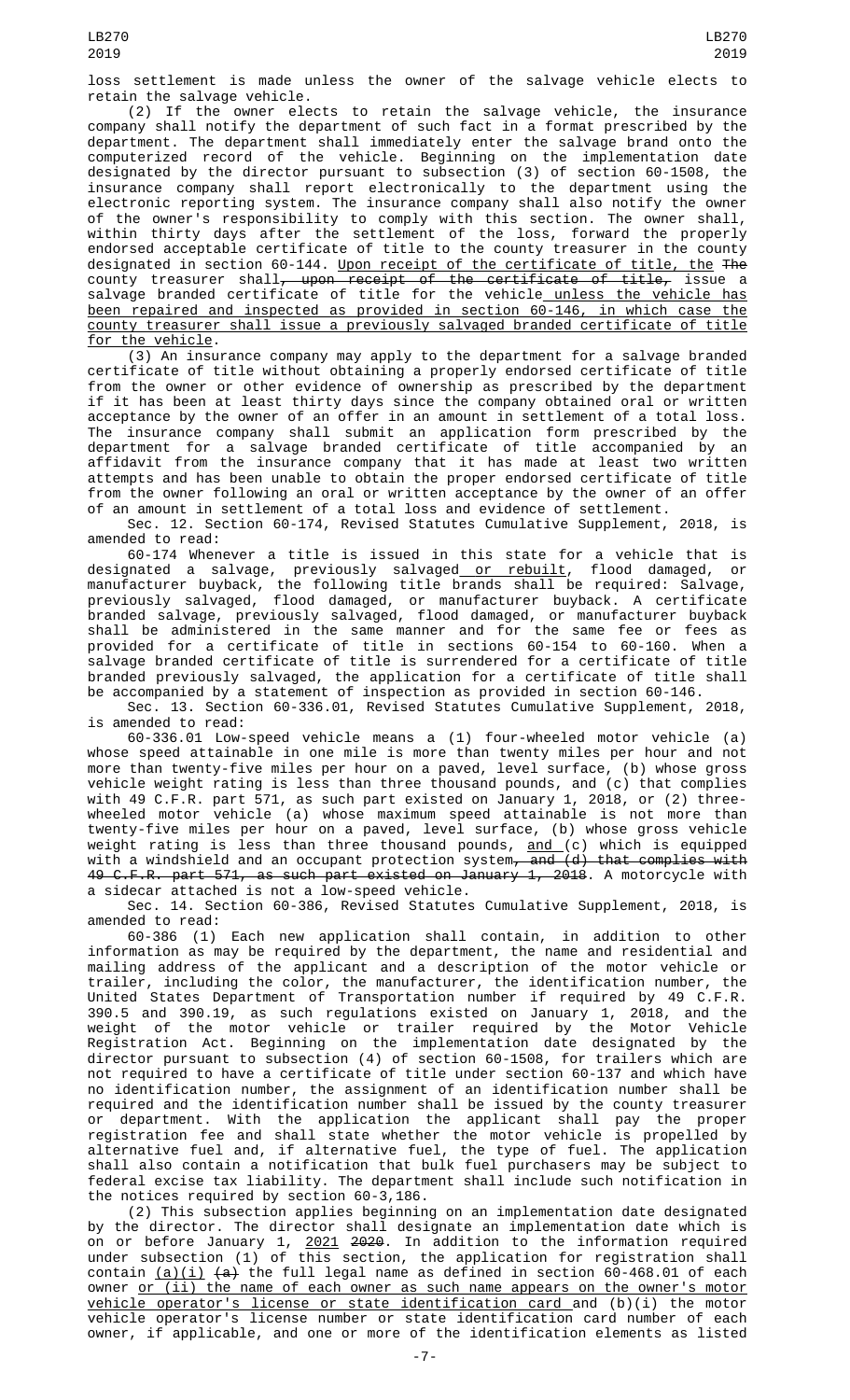in section 60-484 of each owner, if applicable, and (ii) if any owner is a business entity, a nonprofit organization, an estate, a trust, or a churchcontrolled organization, its tax identification number.

Sec. 15. Section 60-3,104.01, Revised Statutes Cumulative Supplement, 2018, is amended to read:

60-3,104.01 (1) A person may apply for specialty license plates in lieu of regular license plates on an application prescribed and provided by the department pursuant to section 60-3,104.02 for any motor vehicle, trailer, or semitrailer, except for motor vehicles or trailers registered under section 60-3,198. An applicant receiving a specialty license plate for a farm truck with a gross weight of over sixteen tons or for a commercial motor vehicle registered for a gross weight of five tons or over shall affix the appropriate tonnage decal to the plate. The department shall make forms available for such applications. Each application for initial issuance or renewal of specialty license plates shall be accompanied by a fee of seventy dollars. Fees collected pursuant to this subsection shall be remitted to the State Treasurer. The State Treasurer shall credit fifteen percent of the fee for initial issuance and renewal of specialty license plates to the Department of Motor Vehicles Cash Fund and eighty-five percent of the fee to the Highway Trust Fund.

(2)(a) When (2) Until January 1, 2019, when the department receives an application for specialty license plates, it shall deliver the plates to the county treasurer of the county in which the motor vehicle, trailer, or semitrailer is registered. Beginning January 1, 2019, when the department receives an application for specialty license plates, the department may deliver the plates and registration certificate to the applicant by United States mail or to the county treasurer of the county in which the motor vehicle, trailer, or semitrailer is registered and the delivery of the plates and registration certificate shall be made through a secure process and system. The county treasurer or the department shall issue specialty license plates in lieu of regular license plates when the applicant complies with the other provisions of law for registration of the motor vehicle, trailer, or semitrailer. If specialty license plates are lost, stolen, or mutilated, the licensee shall be issued replacement license plates pursuant to section 60-3,157.

(b) This subdivision applies beginning on an implementation date designated by the director. The director shall designate an implementation date which is on or before January 1, 2021. The county treasurer or the department may issue temporary license stickers to the applicant under this section for the applicant to lawfully operate the vehicle pending receipt of the license plates. No charge in addition to the registration fee shall be made for the issuance of a temporary license sticker under this subdivision. The department shall furnish temporary license stickers for issuance by the county treasurer at no cost to the counties. The department may adopt and promulgate rules and regulations regarding the design and issuance of temporary license stickers.

(3)(a) The owner of a motor vehicle, trailer, or semitrailer bearing specialty license plates may make application to the county treasurer to have such specialty license plates transferred to a motor vehicle, trailer, or semitrailer other than the motor vehicle, trailer, or semitrailer for which such plates were originally purchased if such motor vehicle, trailer, or semitrailer is owned by the owner of the specialty license plates.

(b) The owner may have the unused portion of the specialty license plate fee credited to the other motor vehicle, trailer, or semitrailer which will bear the specialty license plates at the rate of eight and one-third percent per month for each full month left in the registration period.

(c) Application for such transfer shall be accompanied by a fee of three dollars. Fees collected pursuant to this subsection shall be remitted to the State Treasurer for credit to the Department of Motor Vehicles Cash Fund.

Sec. 16. Section 60-3,122, Revised Statutes Cumulative Supplement, 2018, is amended to read:

60-3,122 (1) Any person may, in addition to the application required by section 60-385, apply to the department for license plates designed by the department to indicate that he or she is a survivor of the Japanese attack on Pearl Harbor if he or she:

(a) Was a member of the United States Armed Forces on December 7, 1941;

(b) Was on station on December 7, 1941, during the hours of 7:55 a.m. to 9:45 a.m. Hawaii time at Pearl Harbor, the island of Oahu, or offshore at a distance not to exceed three miles;

(c) Was discharged or otherwise separated with a characterization of honorable from the United States Armed Forces; and

(d) Holds a current membership in a Nebraska Chapter of the Pearl Harbor Survivors Association.

(2) The license plates shall be issued upon the applicant paying the regular license fee and furnishing proof satisfactory to the department that the applicant fulfills the requirements provided by subsection (1) of this section. Any number of motor vehicles, trailers, or semitrailers owned by the applicant may be so licensed at any one time. Motor vehicles and trailers registered under section 60-3,198 shall not be so licensed.

(3) If the license plates issued pursuant to this section are lost, stolen, or mutilated, the recipient of the plates shall be issued replacement license plates upon request and without charge.

(4) This subsection applies beginning on an implementation date designated by the director. The director shall designate an implementation date that is on or before January 1, 2021. The county treasurer or the department may issue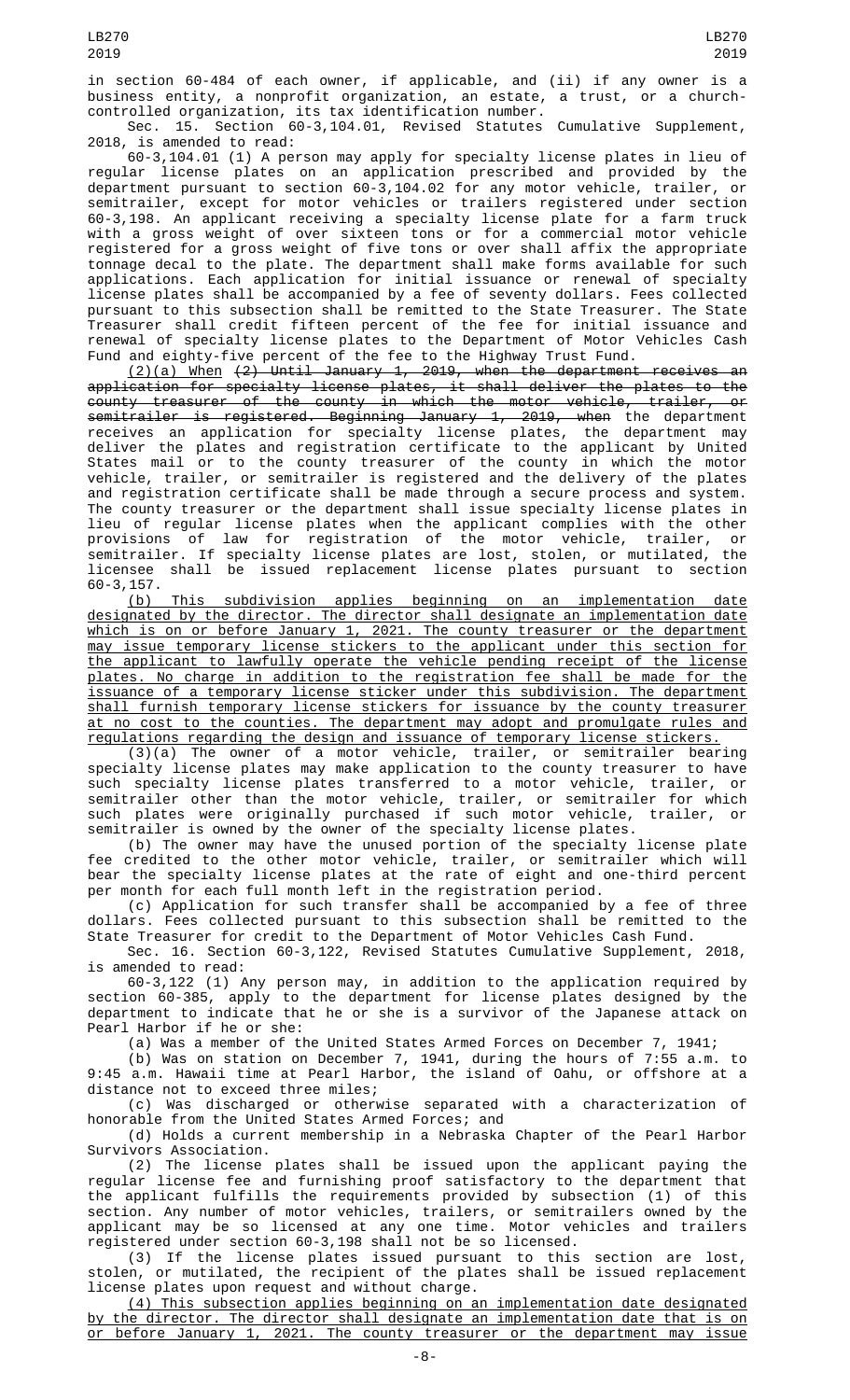temporary license stickers to the applicant under this section for the applicant to lawfully operate the vehicle pending receipt of the license plates. No charge in addition to the registration fee shall be made for the issuance of a temporary license sticker under this subsection. The department shall furnish temporary license stickers for issuance by the county treasurer at no cost to the counties. The department may adopt and promulgate rules and regulations regarding the design and issuance of temporary license stickers.<br>Sec. 17. Section 60-3,122.02, Revised Statutes Cumulative Suppleme

Revised Statutes Cumulative Supplement, 2018, is amended to read:

60-3,122.02 (1) A person may apply to the department for Gold Star Family plates in lieu of regular license plates on an application prescribed and provided by the department for any motor vehicle, trailer, or semitrailer, except for a motor vehicle or trailer registered under section 60-3,198. An applicant receiving a Gold Star Family plate for a farm truck with a gross weight of over sixteen tons shall affix the appropriate tonnage decal to the plate. The department shall make forms available for such applications through the county treasurers. The license plates shall be issued upon payment of the license fee described in subsection (2) of this section and furnishing proof satisfactory to the department that the applicant is a surviving spouse, whether remarried or not, or an ancestor, including a stepparent, a descendant, including a stepchild, a foster parent or a person in loco parentis, or a sibling of a person who died while in good standing on active duty in the military service of the United States.

(2)(a) Each application for initial issuance of consecutively numbered Gold Star Family plates shall be accompanied by a fee of five dollars. An application for renewal of such plates shall be accompanied by a fee of five dollars. County treasurers collecting fees for renewals pursuant to this subdivision shall remit them to the State Treasurer. The State Treasurer shall credit five dollars of the fee for initial issuance and renewal of such plates to the Nebraska Veteran Cemetery System Operation Fund.

(b) Each application for initial issuance of personalized message Gold Star Family plates shall be accompanied by a fee of forty dollars. An application for renewal of such plates shall be accompanied by a fee of forty dollars. County treasurers collecting fees for renewals pursuant to this subdivision shall remit them to the State Treasurer. The State Treasurer shall credit twenty-five percent of the fee for initial issuance and renewal of such plates to the Department of Motor Vehicles Cash Fund and seventy-five percent of the fee to the Nebraska Veteran Cemetery System Operation Fund.

(3)(a) When (3) Until January 1, 2019, when the department receives an application for Gold Star Family plates, the department shall deliver the plates to the county treasurer of the county in which the motor vehicle or trailer is registered. Beginning January 1, 2019, when the department receives an application for Gold Star Family plates, the department may deliver the plates and registration certificate to the applicant by United States mail or to the county treasurer of the county in which the motor vehicle or trailer is registered and the delivery of the plates and registration certificate shall be made through a secure process and system. The county treasurer or the department shall issue Gold Star Family plates in lieu of regular license plates when the applicant complies with the other provisions of the Motor Vehicle Registration Act for registration of the motor vehicle or trailer. If Gold Star Family plates are lost, stolen, or mutilated, the licensee shall be issued replacement license plates upon request and without charge.

(b) This subdivision applies beginning on an implementation date designated by the director. The director shall designate an implementation date that is on or before January 1, 2021. The county treasurer or the department may issue temporary license stickers to the applicant under this section for the applicant to lawfully operate the vehicle pending receipt of the license plates. No charge in addition to the registration fee shall be made for the issuance of a temporary license sticker under this subdivision. The department shall furnish temporary license stickers for issuance by the county treasurer at no cost to the counties. The department may adopt and promulgate rules and regulations regarding the design and issuance of temporary license stickers.

(4) The owner of a motor vehicle or trailer bearing Gold Star Family plates may apply to the county treasurer to have such plates transferred to a motor vehicle other than the vehicle for which such plates were originally purchased if such vehicle is owned by the owner of the plates. The owner may have the unused portion of the fee for the plates credited to the other vehicle which will bear the plates at the rate of eight and one-third percent per month for each full month left in the registration period. Application for such transfer shall be accompanied by a fee of three dollars. Fees collected pursuant to this subsection shall be remitted to the State Treasurer for credit to the Department of Motor Vehicles Cash Fund.

(5) If the cost of manufacturing Gold Star Family plates at any time exceeds the amount charged for license plates pursuant to section 60-3,102, any money to be credited to the Nebraska Veteran Cemetery System Operation Fund shall instead be credited first to the Highway Trust Fund in an amount equal to the difference between the manufacturing costs of Gold Star Family plates and the amount charged pursuant to section 60-3,102 with respect to such plates and the remainder shall be credited to the Nebraska Veteran Cemetery System Operation Fund.

Sec. 18. Section 60-3,122.04, Revised Statutes Cumulative Supplement, 2018, is amended to read:

60-3,122.04 (1) An eligible person may apply to the department for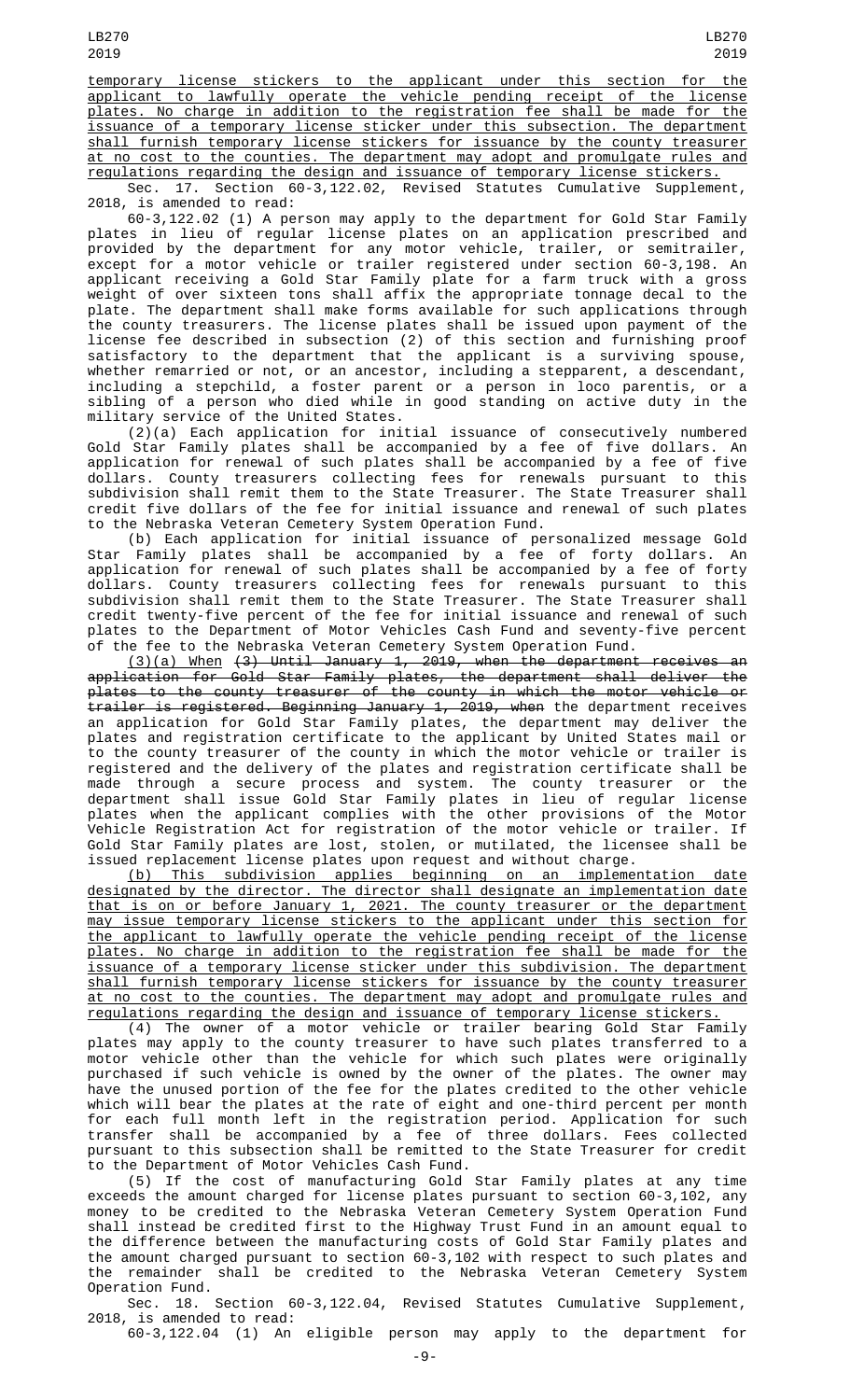Military Honor Plates in lieu of regular license plates on an application prescribed and provided by the department for any motor vehicle, trailer, or semitrailer, except for a motor vehicle or trailer registered under section 60-3,198. An applicant receiving a Military Honor Plate for a farm truck with a gross weight of over sixteen tons shall affix the appropriate tonnage decal to the plate. The department shall make forms available for such applications through the county treasurers. The license plates shall be issued upon payment of the license fee described in subsection (2) of this section and verification by the department of an applicant's eligibility using the registry established by the Department of Veterans' Affairs pursuant to section 80-414. To be eligible an applicant shall be (a) active duty or reserve duty armed forces personnel serving in any of the armed forces listed in subsection (1) of section 60-3,122.03, (b) a veteran of any of such armed forces who was discharged or otherwise separated with a characterization of honorable or general (under honorable conditions), or (c) a current or former commissioned officer of the United States Public Health Service or National Oceanic and Atmospheric Administration who has been detailed directly to any branch of such armed forces for service on active or reserve duty and who was discharged or otherwise separated with a characterization of honorable or general (under honorable conditions) as proven with valid orders from the United States Department of Defense, a statement of service provided by the United States Public Health Service, or a report of transfer or discharge provided by the National Oceanic and Atmospheric Administration. Any person using Military Honor Plates shall surrender the plates to the county treasurer if such person is no longer eligible for the plates. Regular plates shall be issued to any such person upon surrender of the Military Honor Plates for a three-dollar transfer fee and forfeiture of any of the remaining annual fee. The threedollar transfer fee shall be remitted to the State Treasurer for credit to the Department of Motor Vehicles Cash Fund.

(2)(a) In addition to all other fees required for registration under the Motor Vehicle Registration Act, each application for initial issuance or renewal of alphanumeric Military Honor Plates shall be accompanied by a fee of five dollars. County treasurers collecting fees pursuant to this subdivision shall remit them to the State Treasurer. The State Treasurer shall credit five dollars of the fee to the Nebraska Veteran Cemetery System Operation Fund.

(b) In addition to all other fees required for registration under the Motor Vehicle Registration Act, each application for initial issuance or renewal of personalized message Military Honor Plates shall be accompanied by a fee of forty dollars. County treasurers collecting fees pursuant to this subdivision shall remit them to the State Treasurer. The State Treasurer shall credit twenty-five percent of the fee for initial issuance and renewal of such plates to the Department of Motor Vehicles Cash Fund and seventy-five percent of the fee to the Nebraska Veteran Cemetery System Operation Fund.

(3)(a) When (3) Until January 1, 2019, when the Department of Motor Vehicles receives an application for Military Honor Plates, the department shall deliver the plates to the county treasurer of the county in which the motor vehicle or trailer is registered. Beginning January 1, 2019, when the department receives an application for Military Honor Plates, the department may deliver the plates and registration certificate to the applicant by United States mail or to the county treasurer of the county in which the motor vehicle or trailer is registered and the delivery of the plates and registration certificate shall be made through a secure process and system. The county treasurer or the department shall issue Military Honor Plates in lieu of regular license plates when the applicant complies with the other provisions of the Motor Vehicle Registration Act for registration of the motor vehicle or trailer. If Military Honor Plates are lost, stolen, or mutilated, the licensee shall be issued replacement license plates upon request pursuant to section 60-3,157.

(b) This subdivision applies beginning on an implementation date designated by the director. The director shall designate an implementation date that is on or before January 1, 2021. The county treasurer or the department may issue temporary license stickers to the applicant under this section for the applicant to lawfully operate the vehicle pending receipt of the license plates. No charge in addition to the registration fee shall be made for the issuance of a temporary license sticker under this subdivision. The department shall furnish temporary license stickers for issuance by the county treasurer at no cost to the counties. The department may adopt and promulgate rules and regulations regarding the design and issuance of temporary license stickers.

(4) The owner of a motor vehicle or trailer bearing Military Honor Plates may apply to the county treasurer to have such plates transferred to a motor vehicle or trailer other than the motor vehicle or trailer for which such plates were originally purchased if such motor vehicle or trailer is owned by the owner of the plates. The owner may have the unused portion of the fee for the plates credited to the other motor vehicle or trailer which will bear the plates at the rate of eight and one-third percent per month for each full month left in the registration period. Application for such transfer shall be accompanied by a fee of three dollars. Fees collected pursuant to this subsection shall be remitted to the State Treasurer for credit to the Department of Motor Vehicles Cash Fund.

(5) If the cost of manufacturing Military Honor Plates at any time exceeds the amount charged for license plates pursuant to section 60-3,102, any money to be credited to the Nebraska Veteran Cemetery System Operation Fund shall instead be credited first to the Highway Trust Fund in an amount equal to the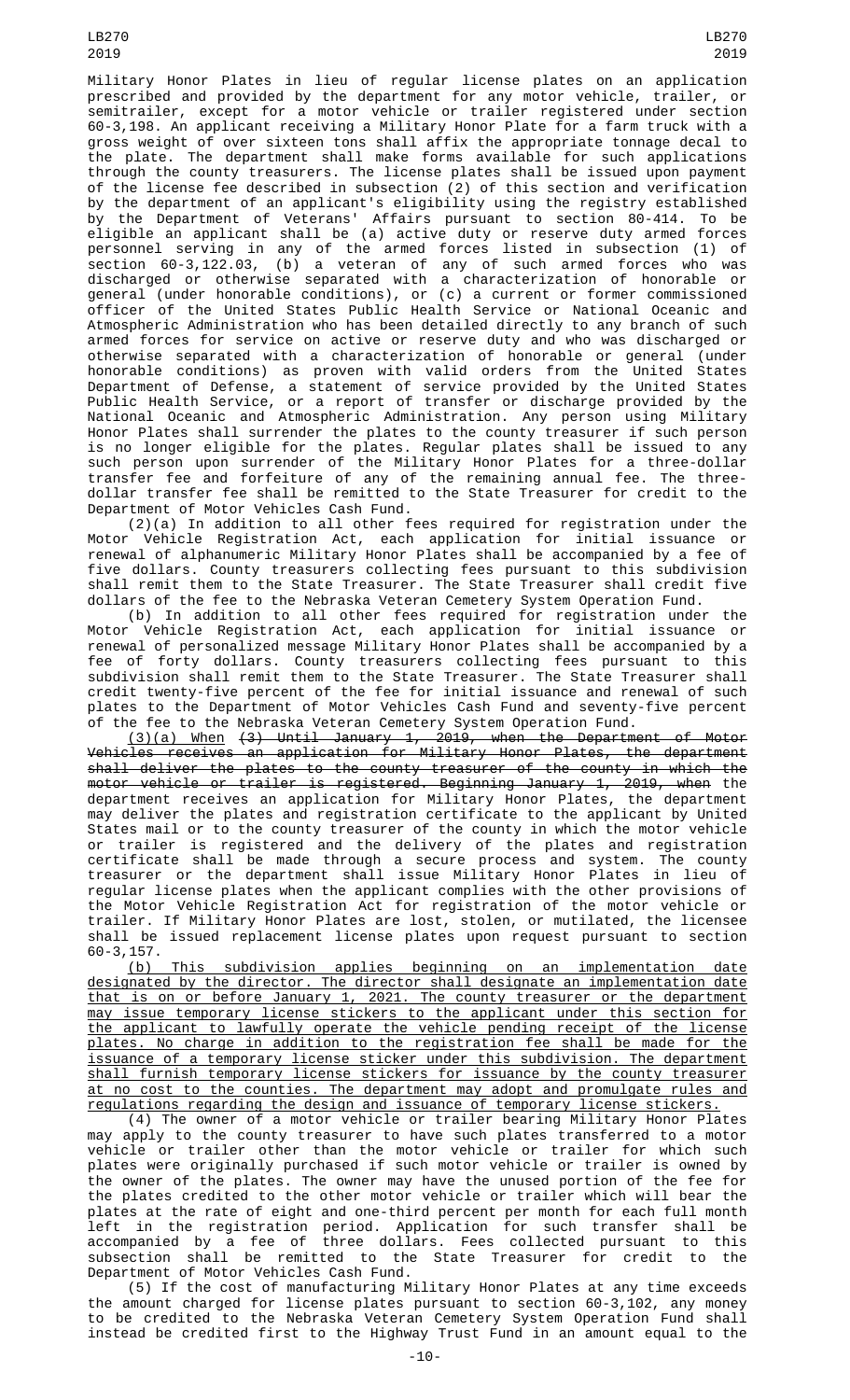difference between the manufacturing costs of Military Honor Plates and the amount charged pursuant to section 60-3,102 with respect to such plates and the remainder shall be credited to the Nebraska Veteran Cemetery System Operation Fund.

(6) If the director discovers evidence of fraud in an application for Military Honor Plates or that the holder is no longer eligible to have Military Honor Plates, the director may summarily cancel the plates and registration and send notice of the cancellation to the holder of the license plates.

Sec. 19. Section 60-3,123, Revised Statutes Cumulative Supplement, 2018, is amended to read:

60-3,123 (1) Any person who was captured and incarcerated by an enemy of the United States during a period of conflict with such enemy and who was discharged or otherwise separated with a characterization of honorable from or is currently serving in the United States Armed Forces may, in addition to the application required in section 60-385, apply to the department for license plates designed to indicate that he or she is a former prisoner of war.

(2) The license plates shall be issued upon the applicant paying the regular license fee and furnishing proof satisfactory to the department that the applicant was formerly a prisoner of war. Any number of motor vehicles, trailers, or semitrailers owned by the applicant may be so licensed at any one time. Motor vehicles and trailers registered under section 60-3,198 shall not be so licensed.

(3) If the license plates issued under this section are lost, stolen, or mutilated, the recipient of the license plates shall be issued replacement license plates upon request and without charge.

(4) This subsection applies beginning on an implementation date designated by the director. The director shall designate an implementation date that is on or before January 1, 2021. The county treasurer or the department may issue temporary license stickers to the applicant under this section for the applicant to lawfully operate the vehicle pending receipt of the license plates. No charge in addition to the registration fee shall be made for the issuance of a temporary license sticker under this subsection. The department shall furnish temporary license stickers for issuance by the county treasurer at no cost to the counties. The department may adopt and promulgate rules and regulations regarding the design and issuance of temporary license stickers.

Sec. 20. Section 60-3,124, Revised Statutes Cumulative Supplement, 2018, is amended to read:

60-3,124 (1) Any person who is a veteran of the United States Armed Forces, who was discharged or otherwise separated with a characterization of honorable or general (under honorable conditions), and who is classified by the United States Department of Veterans Affairs as one hundred percent serviceconnected disabled may, in addition to the application required in section 60-385, apply to the Department of Motor Vehicles for license plates designed by the department to indicate that the applicant is a disabled veteran. The inscription on the license plates shall be D.A.V. immediately below the license plate number to indicate that the holder of the license plates is a disabled veteran.

(2) The plates shall be issued upon the applicant paying the regular license fee and furnishing proof satisfactory to the department that the applicant is a disabled veteran. Any number of motor vehicles, trailers, or semitrailers owned by the applicant may be so licensed at any one time. Motor vehicles and trailers registered under section 60-3,198 shall not be so licensed.

(3) If the license plates issued under this section are lost, stolen, or mutilated, the recipient of the plates shall be issued replacement license plates as provided in section 60-3,157.

(4) This subsection applies beginning on an implementation date designated by the director. The director shall designate an implementation date that is on or before January 1, 2021. The county treasurer or the department may issue temporary license stickers to the applicant under this section for the applicant to lawfully operate the vehicle pending receipt of the license plates. No charge in addition to the registration fee shall be made for the issuance of a temporary license sticker under this subsection. The department shall furnish temporary license stickers for issuance by the county treasurer at no cost to the counties. The department may adopt and promulgate rules and regulations regarding the design and issuance of temporary license stickers.

Sec. 21. Section 60-3,125, Revised Statutes Cumulative Supplement, 2018, is amended to read:

60-3,125 (1) Any person may, in addition to the application required by section 60-385, apply to the department for license plates designed by the department to indicate that the applicant has received from the federal government an award of a Purple Heart. The inscription of the plates shall be designed so as to include a facsimile of the award and beneath any numerical designation upon the plates pursuant to section 60-370 the words Purple Heart separately on one line and the words Combat Wounded on the line below.

(2) The license plates shall be issued upon payment of the regular license fee and furnishing proof satisfactory to the department that the applicant was awarded the Purple Heart. Any number of motor vehicles, trailers, or semitrailers owned by the applicant may be so licensed at any one time. Motor vehicles and trailers registered under section 60-3,198 shall not be so licensed.

(3) If license plates issued pursuant to this section are lost, stolen, or mutilated, the recipient of the plates shall be issued replacement license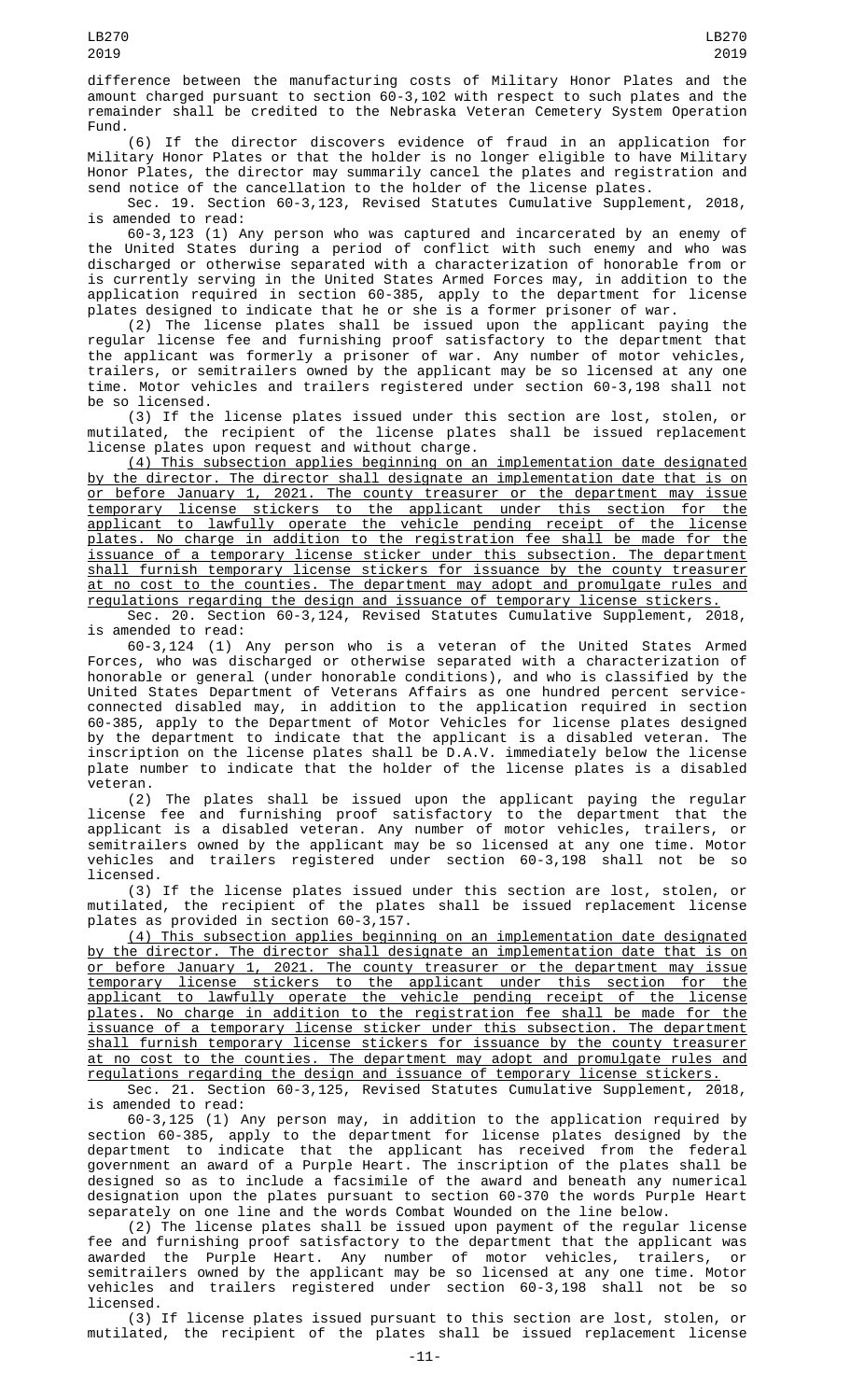plates upon request and without charge.

(4) This subsection applies beginning on an implementation date designated the director. The director shall designate an implementation date that is on or before January 1, 2021. The county treasurer or the department may issue temporary license stickers to the applicant under this section for the applicant to lawfully operate the vehicle pending receipt of the license plates. No charge in addition to the registration fee shall be made for the issuance of a temporary license sticker under this subsection. The department shall furnish temporary license stickers for issuance by the county treasurer at no cost to the counties. The department may adopt and promulgate rules and regulations regarding the design and issuance of temporary license stickers.

Sec. 22. Section 60-3,126, Revised Statutes Cumulative Supplement, 2018, is amended to read:

60-3,126 (1) Any person who holds an unrevoked and unexpired amateur radio station license issued by the Federal Communications Commission and is the owner of a motor vehicle, trailer, or semitrailer, except for motor vehicles and trailers registered under section 60-3,198, may, in addition to the application required by section 60-385, apply to the department for license plates upon which shall be inscribed the official amateur radio call letters of such applicant.

(2) Such license plates shall be issued, in lieu of the usual numbers and letters, to such an applicant upon payment of the regular license fee and the payment of an additional fee of five dollars and furnishing proof that the applicant holds such an unrevoked and unexpired amateur radio station license. The additional fee shall be remitted to the State Treasurer for credit to the Highway Trust Fund. Only one such motor vehicle or trailer owned by an applicant shall be so registered at any one time.

(3) An applicant applying for renewal of amateur radio station license plates shall again furnish proof that he or she holds an unrevoked and unexpired amateur radio station license issued by the Federal Communications Commission.

(4) The department shall prescribe the size and design of the license plates and furnish such plates to the persons applying for and entitled to the same upon the payment of the required fee.

(5) This subsection applies beginning on an implementation date designated by the director. The director shall designate an implementation date that is on or before January 1, 2021. The county treasurer or the department may issue temporary license stickers to the applicant under this section for the applicant to lawfully operate the vehicle pending receipt of the license plates. No charge in addition to the registration fee shall be made for the issuance of a temporary license sticker under this subsection. The department shall furnish temporary license stickers for issuance by the county treasurer at no cost to the counties. The department may adopt and promulgate rules and regulations regarding the design and issuance of temporary license stickers.

Sec. 23. Section 60-3,128, Revised Statutes Cumulative Supplement, 2018, is amended to read:

60-3,128 (1) A person may apply to the department for Nebraska Cornhusker Spirit Plates in lieu of regular license plates on an application prescribed and provided by the department for any motor vehicle, trailer, or semitrailer, except for motor vehicles or trailers registered under section 60-3,198. An applicant receiving a spirit plate for a farm truck with a gross weight of over sixteen tons or for a commercial motor vehicle registered for a gross weight of five tons or over shall affix the appropriate tonnage decal to the spirit plate. The department shall make forms available for such applications through the county treasurers. Each application for initial issuance or renewal of spirit plates shall be accompanied by a fee of seventy dollars. Fees collected pursuant to this subsection shall be remitted to the State Treasurer. The State Treasurer shall credit forty-three percent of the fees for initial issuance and renewal of spirit plates to the Department of Motor Vehicles Cash Fund. The State Treasurer shall credit fifty-seven percent of the fees to the Spirit Plate Proceeds Fund until the fund has been credited five million dollars from such fees and thereafter to the Highway Trust Fund.

(2)(a) When (2) Until January 1, 2019, when the department receives an application for spirit plates, it shall deliver the plates to the county treasurer of the county in which the motor vehicle or trailer is registered. <del>Beginning January 1, 2019, when</del> the department receives an application for spirit plates, the department may deliver the plates and registration certificate to the applicant by United States mail or to the county treasurer of the county in which the motor vehicle or trailer is registered and the delivery of the plates and registration certificate shall be made through a secure process and system. The county treasurer or the department shall issue spirit plates in lieu of regular license plates when the applicant complies with the other provisions of law for registration of the motor vehicle or trailer. If spirit plates are lost, stolen, or mutilated, the licensee shall be issued replacement license plates pursuant to section 60-3,157.

(b) This subdivision applies beginning on an implementation date designated by the director. The director shall designate an implementation date that is on or before January 1, 2021. The county treasurer or the department may issue temporary license stickers to the applicant under this section for the applicant to lawfully operate the vehicle pending receipt of the license plates. No charge in addition to the registration fee shall be made for the issuance of a temporary license sticker under this subdivision. The department shall furnish temporary license stickers for issuance by the county treasurer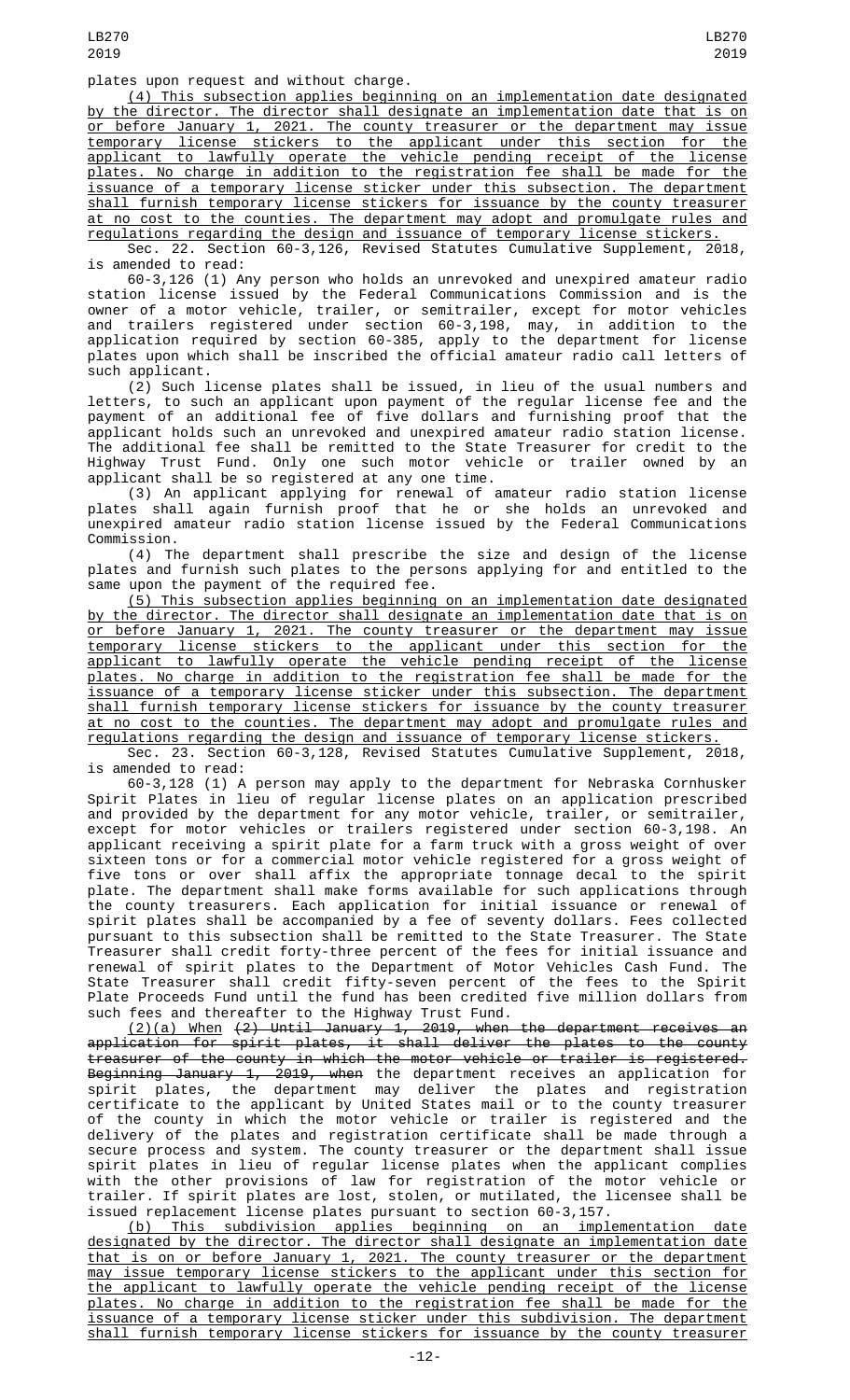at no cost to the counties. The department may adopt and promulgate rules and regulations regarding the design and issuance of temporary license stickers.

(3)(a) The owner of a motor vehicle or trailer bearing spirit plates may make application to the county treasurer to have such spirit plates transferred to a motor vehicle or trailer other than the motor vehicle or trailer for which such plates were originally purchased if such motor vehicle or trailer is owned by the owner of the spirit plates.

(b) The owner may have the unused portion of the spirit plate fee credited to the other motor vehicle or trailer which will bear the spirit plate at the rate of eight and one-third percent per month for each full month left in the registration period.

(c) Application for such transfer shall be accompanied by a fee of three dollars. Fees collected pursuant to this subsection shall be remitted to the State Treasurer for credit to the Department of Motor Vehicles Cash Fund.

Sec. 24. Section 60-3,162, Reissue Revised Statutes of Nebraska, is amended to read:

60-3,162 The department shall, upon a sworn complaint in writing of any person, investigate whether a certificate of registration has been issued on a motor vehicle or trailer exceeding the length, height, or width provided by law or issued contrary to any law of this state. If the department determines from the investigation that such certificate of registration has been <u>improperly</u> illegally issued, it shall have power to revoke such certificate of registration.

Sec. 25. Section 60-3,187, Revised Statutes Cumulative Supplement, 2018, is amended to read:

60-3,187 (1) The motor vehicle tax schedules are set out in this section. (2) The motor vehicle tax shall be calculated by multiplying the base tax times the fraction which corresponds to the age category of the vehicle as shown in the following table:

| <b>YEAR</b>            | FRACTION |
|------------------------|----------|
| First                  | 1.00     |
| Second                 | 0.90     |
| Third                  | 0.80     |
| Fourth                 | 0.70     |
| Fifth                  | 0.60     |
| Sixth                  | 0.51     |
| Seventh                | 0.42     |
| Eighth                 | 0.33     |
| Ninth                  | 0.24     |
| Tenth and Eleventh     | 0.15     |
| Twelfth and Thirteenth | 0.07     |
| Fourteenth and older   | 0.00     |

(3) The base tax shall be: (a) Automobiles, autocycles, and motorcycles - An amount determined using the following table:

| Value when new       | Base tax |      |
|----------------------|----------|------|
| Up to \$3,999        |          | \$25 |
| \$4,000 to \$5,999   |          | 35   |
| \$6,000 to \$7,999   |          | 45   |
| \$8,000 to \$9,999   |          | 60   |
| \$10,000 to \$11,999 |          | 100  |
| \$12,000 to \$13,999 |          | 140  |
| \$14,000 to \$15,999 |          | 180  |
| \$16,000 to \$17,999 |          | 220  |
| \$18,000 to \$19,999 |          | 260  |
| \$20,000 to \$21,999 |          | 300  |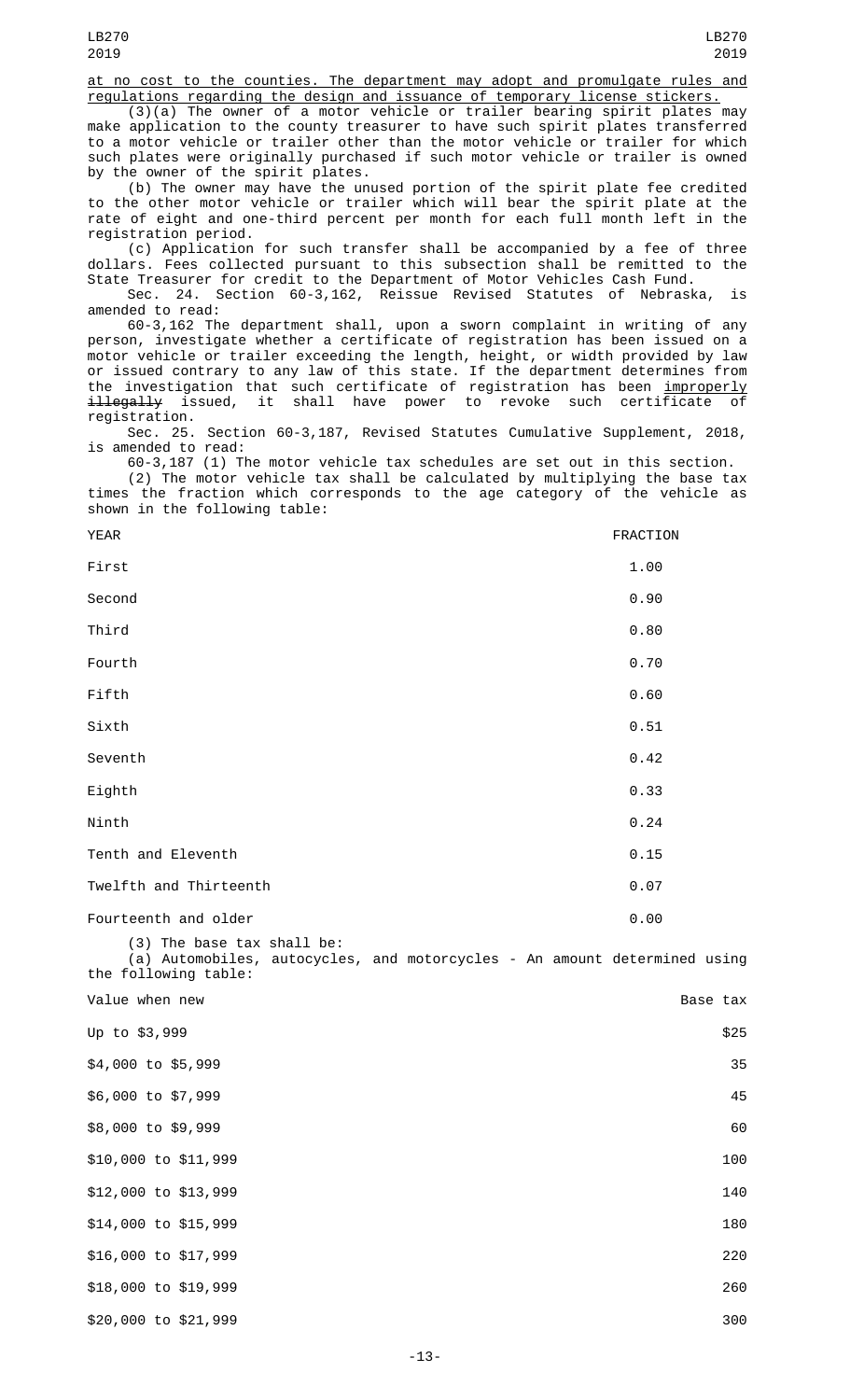| LB270<br>2019        |  | LB270<br>2019 |
|----------------------|--|---------------|
| \$22,000 to \$23,999 |  | 340           |
| \$24,000 to \$25,999 |  | 380           |
| \$26,000 to \$27,999 |  | 420           |
| \$28,000 to \$29,999 |  | 460           |
| \$30,000 to \$31,999 |  | 500           |
| \$32,000 to \$33,999 |  | 540           |
| \$34,000 to \$35,999 |  | 580           |
| \$36,000 to \$37,999 |  | 620           |
| \$38,000 to \$39,999 |  | 660           |
| \$40,000 to \$41,999 |  | 700           |
| \$42,000 to \$43,999 |  | 740           |
| \$44,000 to \$45,999 |  | 780           |
| \$46,000 to \$47,999 |  | 820           |
| \$48,000 to \$49,999 |  | 860           |
| \$50,000 to \$51,999 |  | 900           |
| \$52,000 to \$53,999 |  | 940           |
| \$54,000 to \$55,999 |  | 980           |
| \$56,000 to \$57,999 |  | 1,020         |
| \$58,000 to \$59,999 |  | 1,060         |
| \$60,000 to \$61,999 |  | 1,100         |
| \$62,000 to \$63,999 |  | 1,140         |
| \$64,000 to \$65,999 |  | 1,180         |
| \$66,000 to \$67,999 |  | 1,220         |
| \$68,000 to \$69,999 |  | 1,260         |
| \$70,000 to \$71,999 |  | 1,300         |
| \$72,000 to \$73,999 |  | 1,340         |
| \$74,000 to \$75,999 |  | 1,380         |
| \$76,000 to \$77,999 |  | 1,420         |
| \$78,000 to \$79,999 |  | 1,460         |
| \$80,000 to \$81,999 |  | 1,500         |
| \$82,000 to \$83,999 |  | 1,540         |
| \$84,000 to \$85,999 |  | 1,580         |
| \$86,000 to \$87,999 |  | 1,620         |
| \$88,000 to \$89,999 |  | 1,660         |
| \$90,000 to \$91,999 |  | 1,700         |
| \$92,000 to \$93,999 |  | 1,740         |
| \$94,000 to \$95,999 |  | 1,780         |
| \$96,000 to \$97,999 |  | 1,820         |
| \$98,000 to \$99,999 |  | 1,860         |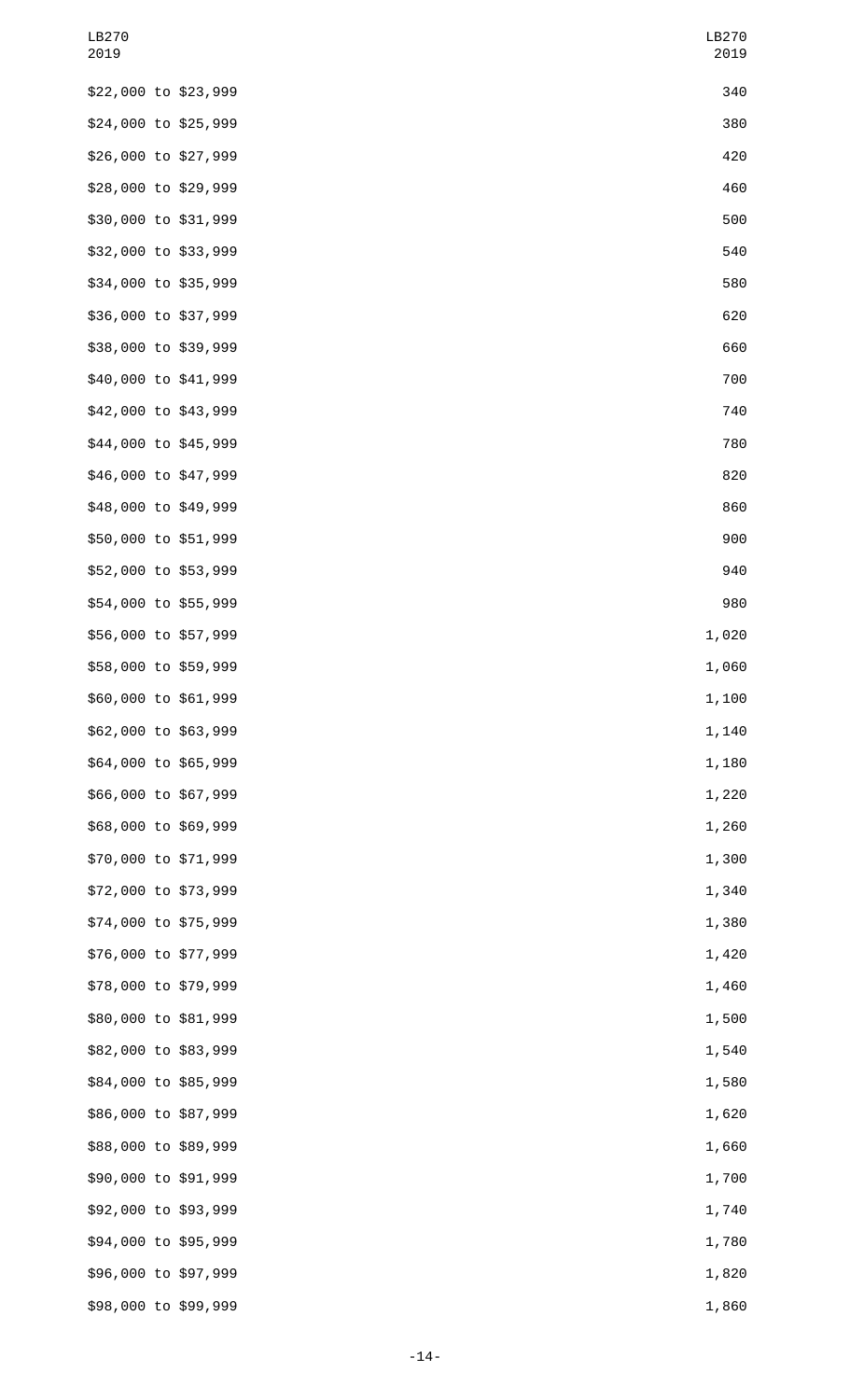\$100,000 and over 1,900 (b) Assembled automobiles — \$60 (c) Assembled motorcycles other than autocycles — \$25 (d) Cabin trailers, up to one thousand pounds — \$10 (e) Cabin trailers, one thousand pounds and over and less than two thousand pounds — \$25 (f) Cabin trailers, two thousand pounds and over — \$40 (g) Recreational vehicles, less than eight thousand pounds — \$160 (h) Recreational vehicles, eight thousand pounds and over and less than twelve thousand pounds — \$410 (i) Recreational vehicles, twelve thousand pounds and over — \$860 (j) Assembled recreational vehicles and buses shall follow the schedules for body type and registered weight (k) Trucks - Over seven tons and less than ten tons — \$360 (l) Trucks - Ten tons and over and less than thirteen tons — \$560  $\overline{m}$ ) Trucks - Thirteen tons and over and less than sixteen tons - \$760 (n) Trucks - Sixteen tons and over and less than twenty-five tons — \$960 (o) Trucks - Twenty-five tons and over — \$1,160 (p) Buses — \$360 (q) Trailers other than semitrailers — \$10 (r) Semitrailers — \$110 (s) Minitrucks — \$50 (t) Low-speed vehicles — \$50  $(4)$  For purposes of subsection (3) of this section, truck means all trucks and combinations of trucks except those trucks, trailers, or combinations thereof registered under section 60-3,198, and the tax is based on the gross vehicle weight rating as reported by the manufacturer. (5) Current model year vehicles are designated as first-year motor vehicles for purposes of the schedules. (6) When a motor vehicle is registered which is newer than the current model year by the manufacturer's designation, the motor vehicle is subject to the initial motor vehicle tax in the first registration period and ninety-five percent of the initial motor vehicle tax in the second registration period. (7) Assembled cabin trailers, assembled recreational vehicles, and assembled buses shall be designated as sixth-year motor vehicles in their first year of registration for purposes of the schedules. (8) When a motor vehicle is registered which is required to have a title branded as previous salvage pursuant to section 60-174 60-175, the motor vehicle tax shall be reduced by twenty-five percent. Sec. 26. Section 60-3,221, Revised Statutes Cumulative Supplement, 2018, is amended to read:<br>60-3,221 (1) Except as otherwise provided in the Motor Vehicle Registration Act: (a) A cabin trailer shall only be towed by a properly registered: (i) Passenger car; (ii) Commercial motor vehicle or apportionable vehicle; (iii) Farm truck; (iv) Local truck; (v) Minitruck; (vi) Recreational vehicle; or (vii) Bus; (b) A utility trailer shall only be towed by: (i) A properly registered passenger car; (ii) A properly registered commercial motor vehicle or apportionable vehicle; (iii) A properly registered farm truck; (iv) A properly registered local truck; (v) A properly registered minitruck; (vi) A properly registered recreational vehicle; (vii) A properly registered motor vehicle which is engaged in soil and water conservation pursuant to section 60-3,149; (viii) A properly registered well-boring apparatus; (ix) A dealer-plated vehicle; (x) A personal-use dealer-plated vehicle; (xi) A properly registered bus; or (xii) A properly registered public power district motor vehicle or, beginning January 1, 2023, a properly registered metropolitan utilities district motor vehicle; (c) A farm trailer shall only be towed by a properly registered: (i) Passenger car; (ii) Commercial motor vehicle; (iii) Farm truck; or (iv) Minitruck; (d) A commercial trailer shall only be towed by: (i) A properly registered motor vehicle which is engaged in soil and water conservation pursuant to section 60-3,149; (ii) A properly registered local truck; (iii) A properly registered well-boring apparatus; (iv) A properly registered commercial motor vehicle or apportionable LB270 2019 LB270 2019

vehicle;

(v) A dealer-plated vehicle; (vi) A personal-use dealer-plated vehicle;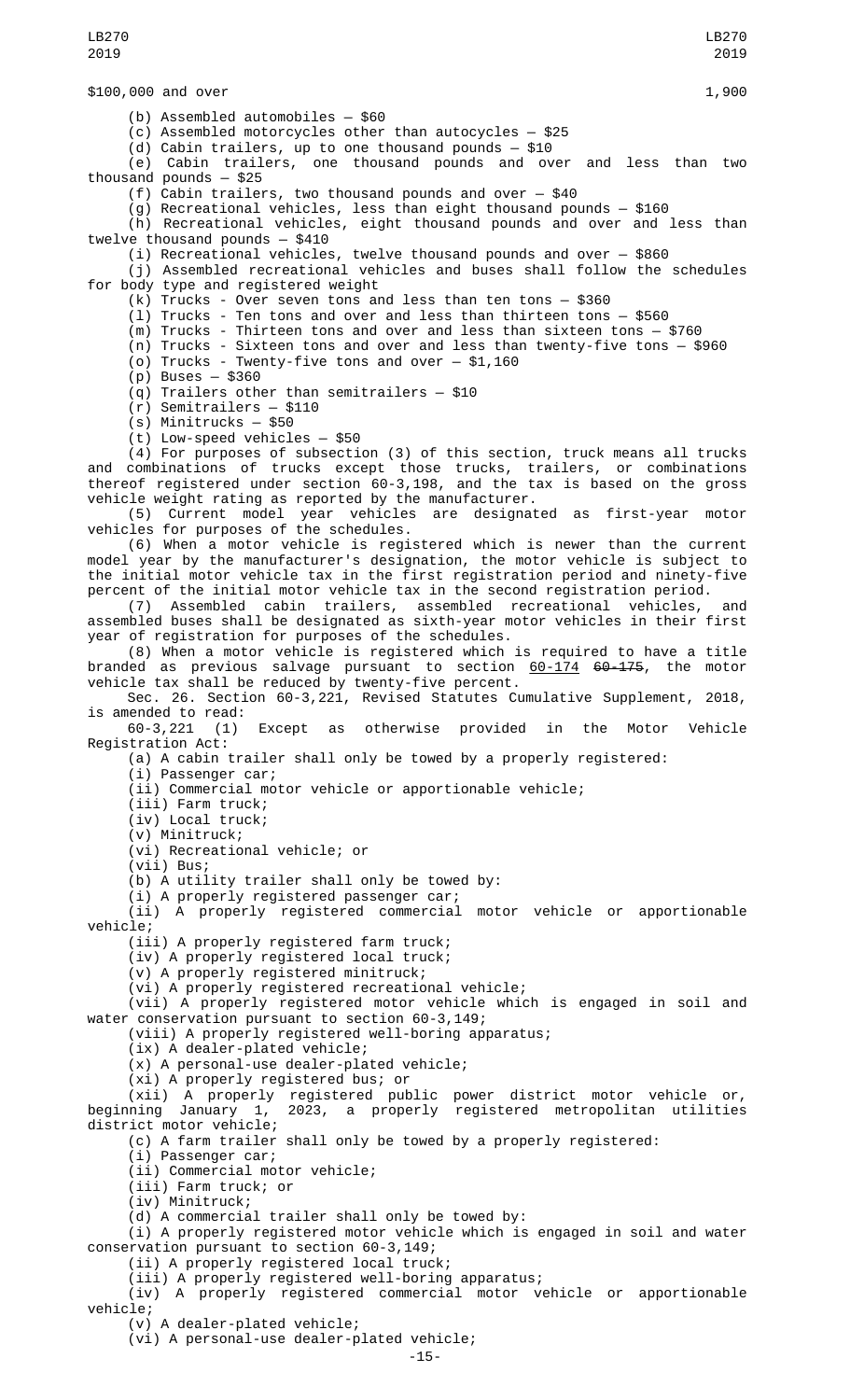(vii) A properly registered bus; (viii) A properly registered farm truck; or (ix) A properly registered public power district motor vehicle or, beginning January 1, 2023, a properly registered metropolitan utilities district motor vehicle; (e) A fertilizer trailer shall only be towed by a properly registered: (i) Passenger car; (ii) Commercial motor vehicle or apportionable vehicle; (iii) Farm truck; or (iv) Local truck; (f) A pole and cable reel trailer shall only be towed by a properly registered: (i) Commercial motor vehicle or apportionable vehicle; (ii) Local truck; or (iii) Public power district motor vehicle or, beginning January 1, 2023, metropolitan utilities district motor vehicle; (g) A dealer-plated trailer shall only be towed by: (i) A dealer-plated vehicle; (ii) A properly registered passenger car; (iii) A properly registered commercial motor vehicle or apportionable vehicle; (iv) A properly registered farm truck; (v) A properly registered minitruck; or (vi) A personal-use dealer-plated vehicle;—<del>and</del><br>(h) Trailers registered pursuant to sectio Trailers registered pursuant to section 60-3,198 as part of an apportioned fleet shall only be towed by: (i) A properly registered motor vehicle which is engaged in soil and water conservation pursuant to section 60-3,149; (ii) A properly registered local truck; (iii) A properly registered well-boring apparatus; (iv) A properly registered commercial motor vehicle or apportionable vehicle; (v) A dealer-plated vehicle; (vi) A personal-use dealer-plated vehicle; (vii) A properly registered bus; or  $(viii)$  A properly registered farm truck; and  $-$ (i) A trailer registered as a historical vehicle pursuant to sections 60-3,130 to 60-3,134 shall only be towed by: (i) A motor vehicle properly registered as a historical vehicle pursuant to sections 60-3,130 to 60-3,134; (ii) A properly registered passenger car; (iii) A properly registered commercial motor vehicle or apportionable vehicle; or (iv) A properly registered local truck. (2) Nothing in this section shall be construed to waive compliance with the Nebraska Rules of the Road or Chapter 75. (3) Nothing in this section shall be construed to prohibit any motor vehicle or trailer from displaying dealer license plates or In Transit stickers authorized by section 60-376. Sec. 27. Section 60-3,224, Revised Statutes Cumulative Supplement, 2018, is amended to read: 60-3,224 (1) Beginning October 1, 2015, and ending December 31, 2022, a person may apply to the department for Nebraska 150 Sesquicentennial Plates in lieu of regular license plates on an application prescribed and provided by the department for any motor vehicle, trailer, or semitrailer, except for a motor vehicle or trailer registered under section 60-3,198. An applicant receiving a plate under this section for a farm truck with a gross weight of over sixteen tons shall affix the appropriate tonnage decal to the plate. The department shall make forms available for such applications through the county treasurers. (2) Each application for initial issuance or renewal of Nebraska 150 Sesquicentennial Plates shall be accompanied by a fee of seventy dollars. Fees collected pursuant to this section shall be remitted to the State Treasurer. The State Treasurer shall credit fifteen percent of the fee for initial LB270 2019 LB270 2019

issuance and renewal of plates under subsection (3) of section 60-3,223 to the Department of Motor Vehicles Cash Fund and eighty-five percent of such fee to the Nebraska 150 Sesquicentennial Plate Proceeds Fund. The State Treasurer shall credit forty-three percent of the fee for initial issuance and renewal of plates under subsection (4) of section 60-3,223 to the Department of Motor Vehicles Cash Fund and fifty-seven percent of such fee to the Nebraska 150 Sesquicentennial Plate Proceeds Fund.

(3)(a) When (3) Until January 1, 2019, when the department receives an application for Nebraska 150 Sesquicentennial Plates, the department shall deliver the plates to the county treasurer of the county in which the motor vehicle or trailer is registered. Beginning January 1, 2019, when the department receives an application for Nebraska 150 Sesquicentennial Plates, the department may deliver the plates and registration certificate to the applicant by United States mail or to the county treasurer of the county in which the motor vehicle or trailer is registered and the delivery of the plates and registration certificate shall be made through a secure process and system. The county treasurer or the department shall issue plates under this section in lieu of regular license plates when the applicant complies with the other provisions of the Motor Vehicle Registration Act for registration of the motor vehicle or trailer. If plates are lost, stolen, or mutilated, the licensee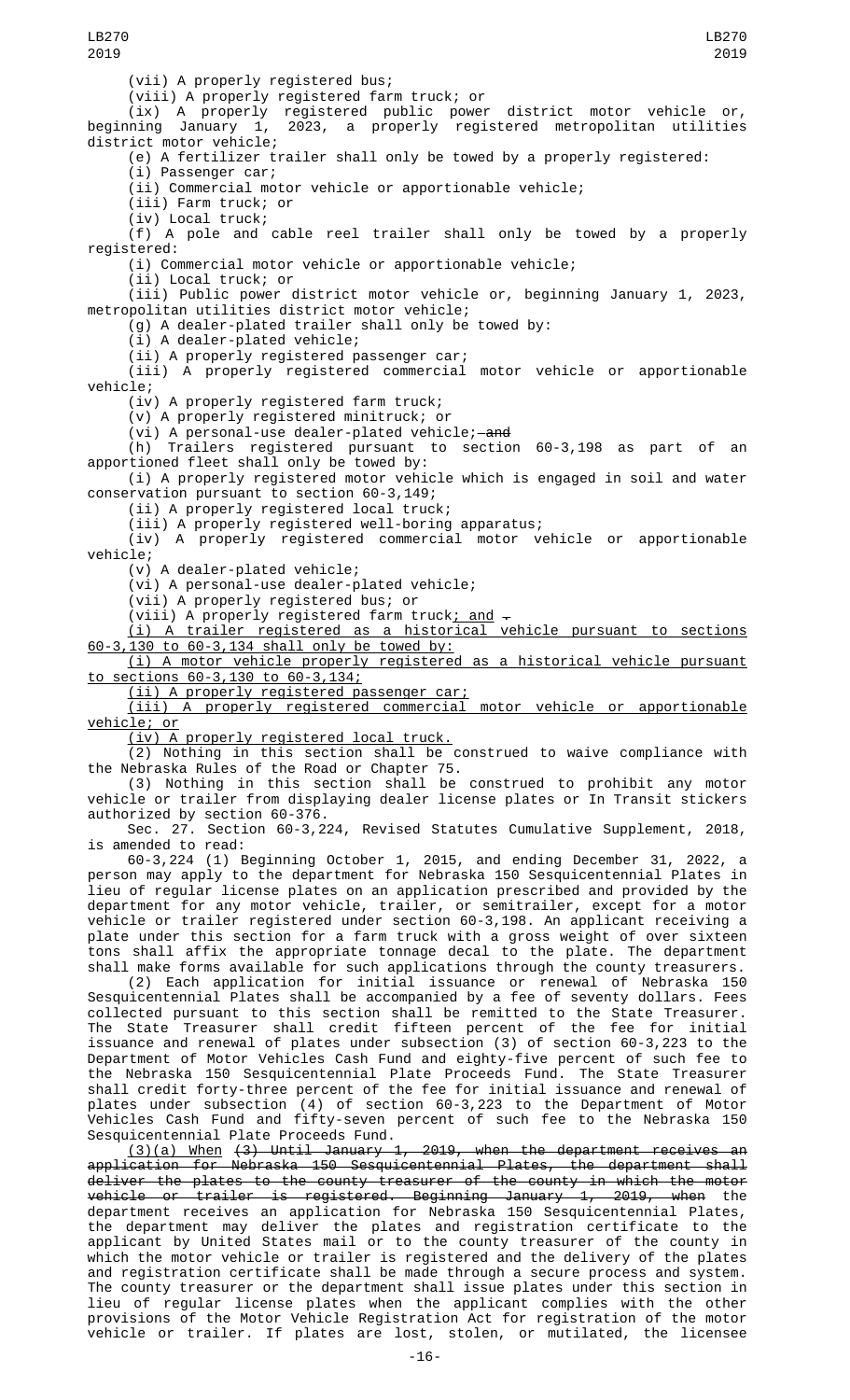(b) This subdivision applies beginning on an implementation date designated by the director. The director shall designate an implementation date that is on or before January 1, 2021. The county treasurer or the department may issue temporary license stickers to the applicant under this section for the applicant to lawfully operate the vehicle pending receipt of the license plates. No charge in addition to the registration fee shall be made for the issuance of a temporary license sticker under this subdivision. The department shall furnish temporary license stickers for issuance by the county treasurer at no cost to the counties. The department may adopt and promulgate rules and regulations regarding the design and issuance of temporary license stickers.

(4) The owner of a motor vehicle or trailer bearing Nebraska 150 Sesquicentennial Plates may apply to the county treasurer to have such plates transferred to a motor vehicle or trailer other than the motor vehicle or trailer for which such plates were originally purchased if such motor vehicle or trailer is owned by the owner of the plates. The owner may have the unused portion of the fee for the plates credited to the other motor vehicle or trailer which will bear the plates at the rate of eight and one-third percent per month for each full month left in the registration period. Application for such transfer shall be accompanied by a fee of three dollars. The State Treasurer shall credit fees collected pursuant to this subsection to the Department of Motor Vehicles Cash Fund.

(5) Nebraska 150 Sesquicentennial Plates shall not be issued or renewed beginning on January 1, 2023.

Sec. 28. Section 60-3,227, Revised Statutes Cumulative Supplement, 2018, is amended to read:

60-3,227 (1) Beginning October 1, 2016, a person may apply to the department for Mountain Lion Conservation Plates in lieu of regular license plates on an application prescribed and provided by the department for any motor vehicle, trailer, or semitrailer, except for a motor vehicle, trailer, or semitrailer registered under section 60-3,198. An applicant receiving a Mountain Lion Conservation Plate for a farm truck with a gross weight of over sixteen tons shall affix the appropriate tonnage decal to the plate. The department shall make forms available for such applications through the county treasurers. The license plates shall be issued upon payment of the license fee described in subsection (2) of this section.

(2)(a) In addition to all other fees required for registration under the Motor Vehicle Registration Act, each application for initial issuance of alphanumeric Mountain Lion Conservation Plates shall be accompanied by a fee of five dollars. An application for renewal of such plates shall be accompanied by a fee of five dollars. County treasurers collecting fees pursuant to this subdivision shall remit them to the State Treasurer. The State Treasurer shall credit five dollars of the fee to the Game and Parks Commission Educational Fund.

(b) In addition to all other fees required for registration under the Motor Vehicle Registration Act, each application for initial issuance or renewal of personalized message Mountain Lion Conservation Plates shall be accompanied by a fee of forty dollars. County treasurers collecting fees pursuant to this subdivision shall remit them to the State Treasurer. The State Treasurer shall credit twenty-five percent of the fee for initial issuance and renewal of such plates to the Department of Motor Vehicles Cash Fund and seventy-five percent of the fee to the Game and Parks Commission Educational Fund.

(3)(a) When (3) Until January 1, 2019, when the department receives an application for Mountain Lion Conservation Plates, the department shall deliver the plates to the county treasurer of the county in which the motor vehicle, trailer, or semitrailer is registered. Beginning January 1, 2019, when the department receives an application for Mountain Lion Conservation Plates, the department may deliver the plates and registration certificate to the applicant by United States mail or to the county treasurer of the county in which the motor vehicle, trailer, or semitrailer is registered and the delivery of the plates and registration certificate shall be made through a secure process and system. The county treasurer or the department shall issue Mountain Lion Conservation Plates in lieu of regular license plates when the applicant complies with the other provisions of the Motor Vehicle Registration Act for registration of the motor vehicle, trailer, or semitrailer. If Mountain Lion Conservation Plates are lost, stolen, or mutilated, the licensee shall be issued replacement license plates upon request pursuant to section 60-3,157.

(b) This subdivision applies beginning on an implementation date designated by the director. The director shall designate an implementation date that is on or before January 1, 2021. The county treasurer or the department may issue temporary license stickers to the applicant under this section for the applicant to lawfully operate the vehicle pending receipt of the license plates. No charge in addition to the registration fee shall be made for the issuance of a temporary license sticker under this subdivision. The department shall furnish temporary license stickers for issuance by the county treasurer at no cost to the counties. The department may adopt and promulgate rules and regulations regarding the design and issuance of temporary license stickers.

(4) The owner of a motor vehicle, trailer, or semitrailer bearing Mountain Lion Conservation Plates may apply to the county treasurer to have such plates transferred to a motor vehicle other than the vehicle for which such plates were originally purchased if such vehicle is owned by the owner of the plates. The owner may have the unused portion of the fee for the plates credited to the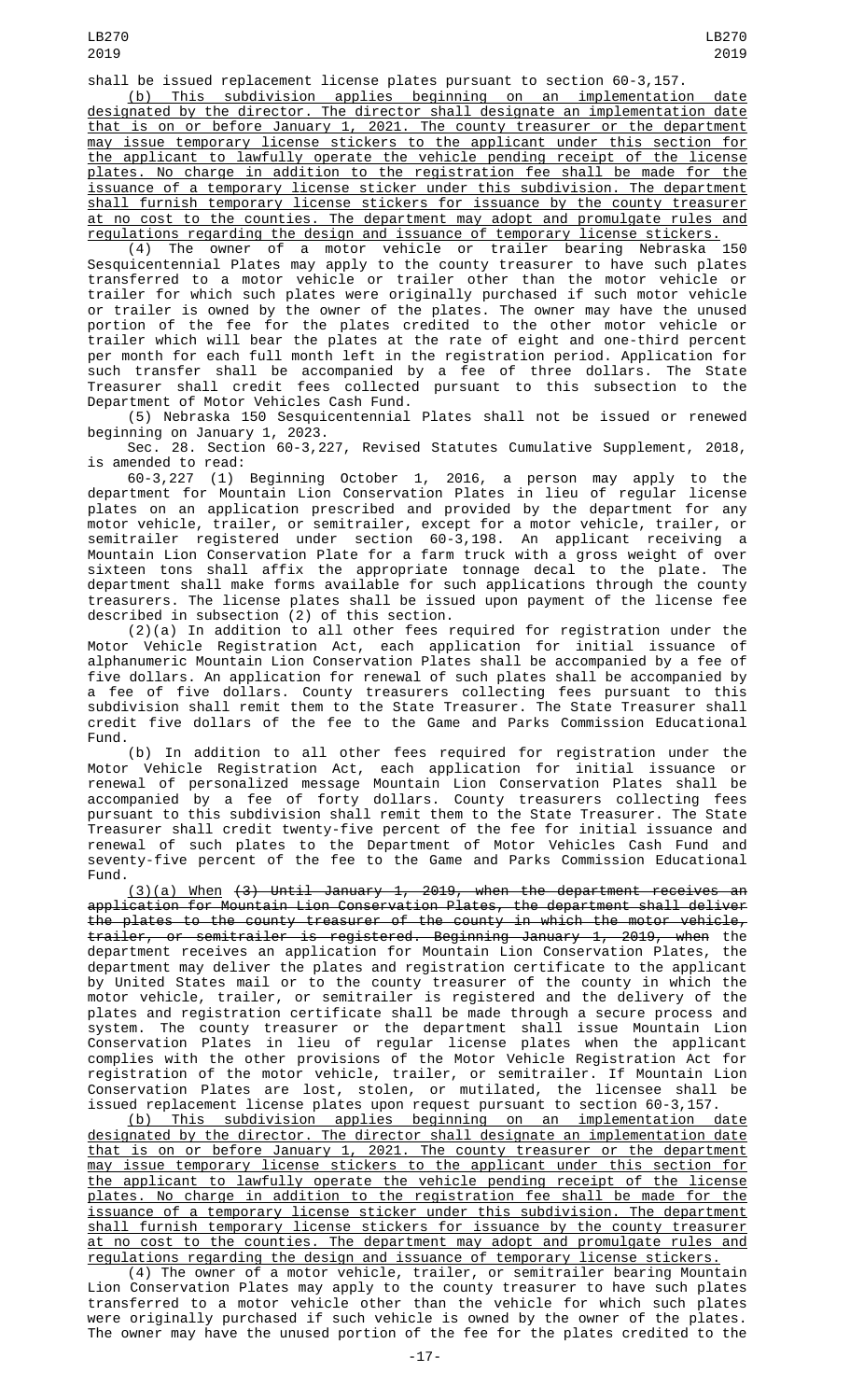other vehicle which will bear the plates at the rate of eight and one-third percent per month for each full month left in the registration period. Application for such transfer shall be accompanied by a fee of three dollars. Fees collected pursuant to this subsection shall be remitted to the State Treasurer for credit to the Department of Motor Vehicles Cash Fund.

(5) If the cost of manufacturing Mountain Lion Conservation Plates at any time exceeds the amount charged for license plates pursuant to section 60-3,102, any money to be credited to the Game and Parks Commission Educational Fund shall instead be credited first to the Highway Trust Fund in an amount equal to the difference between the manufacturing costs of Mountain Lion Conservation Plates and the amount charged pursuant to section 60-3,102 with respect to such plates and the remainder shall be credited to the Game and Parks Commission Educational Fund.

Sec. 29. Section 60-3,231, Revised Statutes Cumulative Supplement, 2018, is amended to read:

60-3,231 (1) Beginning January 1, 2017, a person may apply to the department for Breast Cancer Awareness Plates in lieu of regular license plates on an application prescribed and provided by the department for any motor vehicle, trailer, or semitrailer, except for a motor vehicle or trailer registered under section 60-3,198. An applicant receiving a plate under this section for a farm truck with a gross weight of over sixteen tons shall affix the appropriate tonnage decal to the plate. The department shall make forms available for such applications through the county treasurers.

(2) In addition to all other fees required for registration under the Motor Vehicle Registration Act, each application for initial issuance or renewal of personalized message Breast Cancer Awareness Plates shall be accompanied by a fee of forty dollars. No such additional fee shall be due for the initial issuance or renewal of alphanumeric Breast Cancer Awareness Plates. County treasurers collecting fees pursuant to this subsection shall remit them to the State Treasurer. The State Treasurer shall credit twenty-five percent of the fee to the Highway Trust Fund and seventy-five percent of the fee to the Department of Motor Vehicles Cash Fund.

(3)(a) When (3) Until January 1, 2019, when the department receives an application for Breast Cancer Awareness Plates, the department shall deliver the plates to the county treasurer of the county in which the motor vehicle or trailer is registered. Beginning January 1, 2019, when the department receives an application for Breast Cancer Awareness Plates, the department may deliver the plates and registration certificate to the applicant by United States mail or to the county treasurer of the county in which the motor vehicle or trailer is registered and the delivery of the plates and registration certificate shall be made through a secure process and system. The county treasurer or the department shall issue plates under this section in lieu of regular license plates when the applicant complies with the other provisions of the Motor Vehicle Registration Act for registration of the motor vehicle or trailer. If Breast Cancer Awareness Plates are lost, stolen, or mutilated, the licensee shall be issued replacement license plates upon request pursuant to section 60-3,157.<br>(b)

This subdivision applies beginning on an implementation date designated by the director. The director shall designate an implementation date that is on or before January 1, 2021. The county treasurer or the department may issue temporary license stickers to the applicant under this section for the applicant to lawfully operate the vehicle pending receipt of the license plates. No charge in addition to the registration fee shall be made for the issuance of a temporary license sticker under this subdivision. The department shall furnish temporary license stickers for issuance by the county treasurer at no cost to the counties. The department may adopt and promulgate rules and regulations regarding the design and issuance of temporary license stickers.

(4) The owner of a motor vehicle or trailer bearing Breast Cancer Awareness Plates may apply to the county treasurer to have such plates transferred to a motor vehicle or trailer other than the motor vehicle or trailer for which such plates were originally purchased if such motor vehicle or trailer is owned by the owner of the plates. The owner may have the unused portion of the fee for the plates credited to the other motor vehicle or trailer which will bear the plates at the rate of eight and one-third percent per month for each full month left in the registration period. Application for such transfer shall be accompanied by a fee of three dollars. Fees collected pursuant to this subsection shall be remitted to the State Treasurer for credit to the Department of Motor Vehicles Cash Fund.

Sec. 30. Section 60-3,233, Revised Statutes Cumulative Supplement, 2018, is amended to read:

60-3,233 (1) Beginning January 1, 2018, a person may apply to the department for Choose Life License Plates in lieu of regular license plates on an application prescribed and provided by the department for any motor vehicle or trailer, except for a motor vehicle or trailer registered under section 60-3,198. An applicant receiving a Choose Life License Plate for a farm truck with a gross weight of over sixteen tons or a commercial truck or truck-tractor with a gross weight of five tons or over shall affix the appropriate tonnage decal to the plate. The department shall make forms available for such applications through the county treasurers. The license plates shall be issued upon payment of the license fee described in subsection (2) of this section.

(2)(a) In addition to all other fees required for registration under the Motor Vehicle Registration Act, each application for initial issuance of alphanumeric Choose Life License Plates shall be accompanied by a fee of five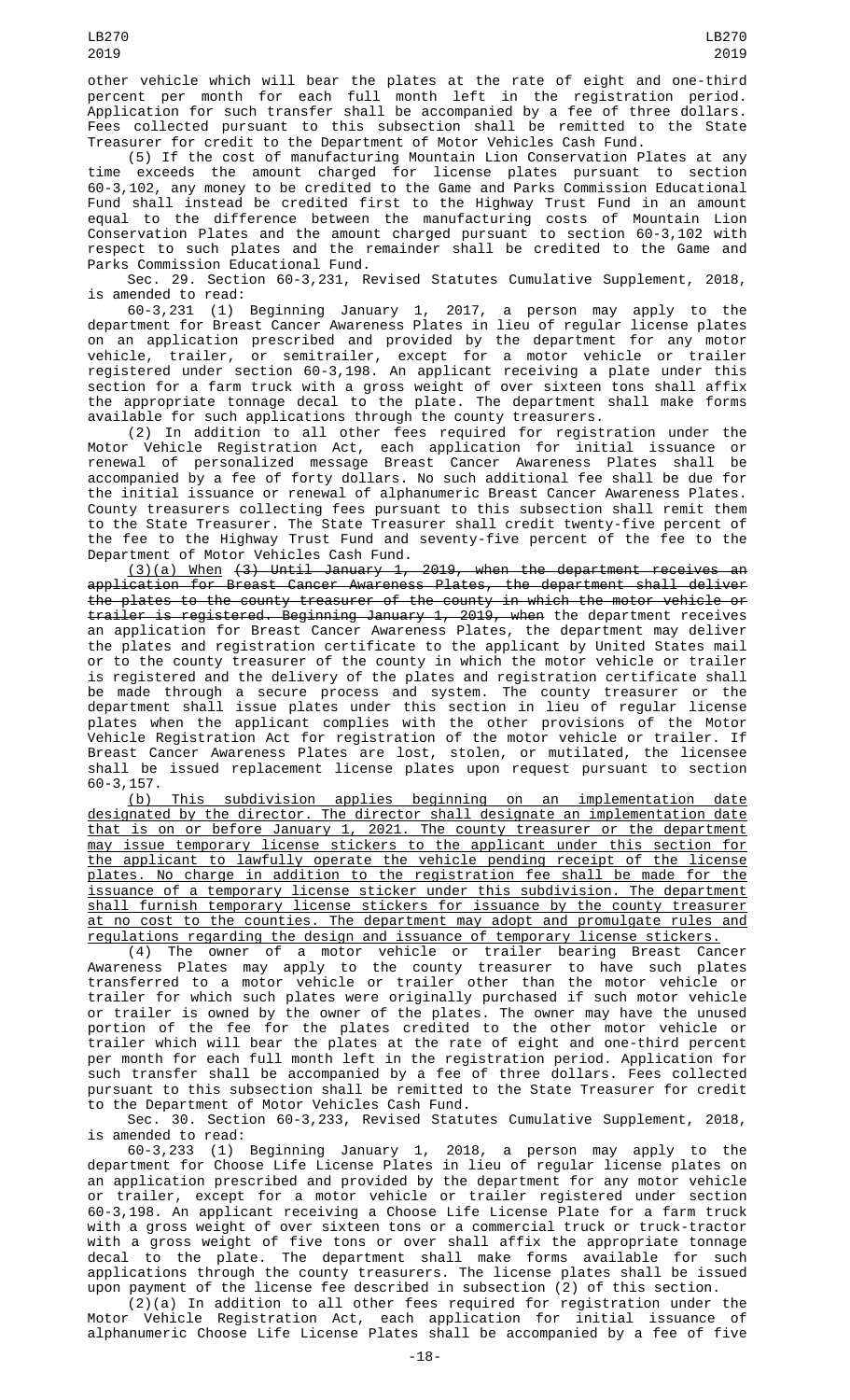LB270 2019

dollars. An application for renewal of such plates shall be accompanied by a fee of five dollars. County treasurers collecting fees pursuant to this subdivision shall remit them to the State Treasurer. The State Treasurer shall credit five dollars of the fee to the Health and Human Services Cash Fund to supplement federal funds available to the Department of Health and Human Services for the Temporary Assistance for Needy Families program, 42 U.S.C. 601, et seq.

(b) In addition to all other fees required for registration under the Motor Vehicle Registration Act, each application for initial issuance or renewal of personalized message Choose Life License Plates shall be accompanied by a fee of forty dollars. County treasurers collecting fees pursuant to this subdivision shall remit them to the State Treasurer. The State Treasurer shall credit twenty-five percent of the fee for initial issuance and renewal of such plates to the Department of Motor Vehicles Cash Fund and seventy-five percent of the fee to the Health and Human Services Cash Fund to supplement federal funds available to the Department of Health and Human Services for the Temporary Assistance for Needy Families program.

(3)(a) (3) When the department receives an application for Choose Life License Plates, the department shall deliver the plates to the county treasurer of the county in which the motor vehicle or trailer is registered. The county treasurer shall issue Choose Life License Plates in lieu of regular license plates when the applicant complies with the other provisions of the Motor Vehicle Registration Act for registration of the motor vehicle or trailer. If Choose Life License Plates are lost, stolen, or mutilated, the licensee shall be issued replacement license plates upon request pursuant to section 60-3,157.

(b) This subdivision applies beginning on an implementation date designated by the director. The director shall designate an implementation date that is on or before January 1, 2021. The county treasurer or the department may issue temporary license stickers to the applicant under this section for the applicant to lawfully operate the vehicle pending receipt of the license plates. No charge in addition to the registration fee shall be made for the issuance of a temporary license sticker under this subdivision. The department shall furnish temporary license stickers for issuance by the county treasurer at no cost to the counties. The department may adopt and promulgate rules and regulations regarding the design and issuance of temporary license stickers.

(4) The owner of a motor vehicle or trailer bearing Choose Life License Plates may apply to the county treasurer to have such plates transferred to a motor vehicle other than the vehicle for which such plates were originally purchased if such vehicle is owned by the owner of the plates. The owner may have the unused portion of the fee for the plates credited to the other vehicle which will bear the plates at the rate of eight and one-third percent per month for each full month left in the registration period. Application for such transfer shall be accompanied by a fee of three dollars. Fees collected pursuant to this subsection shall be remitted to the State Treasurer for credit to the Department of Motor Vehicles Cash Fund.

(5) If the cost of manufacturing Choose Life License Plates at any time exceeds the amount charged for license plates pursuant to section 60-3,102, any money to be credited to the Health and Human Services Cash Fund to supplement federal funds available to the Department of Health and Human Services for the Temporary Assistance for Needy Families program shall instead be credited first to the Highway Trust Fund in an amount equal to the difference between the manufacturing costs of Choose Life License Plates and the amount charged pursuant to section 60-3,102 with respect to such plates and the remainder shall be credited to the Health and Human Services Cash Fund to supplement federal funds available to the Department of Health and Human Services for the Temporary Assistance for Needy Families program.

Sec. 31. Section 60-3,235, Revised Statutes Cumulative Supplement, 2018, is amended to read:

60-3,235 (1) Beginning January 1, 2018, a person may apply to the department for Native American Cultural Awareness and History Plates in lieu of regular license plates on an application prescribed and provided by the department for any motor vehicle or trailer, except for a motor vehicle or trailer registered under section 60-3,198. An applicant receiving a Native American Cultural Awareness and History Plate for a farm truck with a gross weight of over sixteen tons shall affix the appropriate tonnage decal to the plate. The department shall make forms available for such applications through the county treasurers. The license plates shall be issued upon payment of the license fee described in subsection (2) of this section.

(2)(a) In addition to all other fees required for registration under the Motor Vehicle Registration Act, each application for initial issuance or renewal of alphanumeric Native American Cultural Awareness and History Plates shall be accompanied by a fee of five dollars. County treasurers collecting fees pursuant to this subdivision shall remit them to the State Treasurer. The State Treasurer shall credit five dollars of the fee to the Native American Scholarship and Leadership Fund.

(b) In addition to all other fees required for registration under the Motor Vehicle Registration Act, each application for initial issuance or renewal of personalized message Native American Cultural Awareness and History Plates shall be accompanied by a fee of forty dollars. County treasurers collecting fees pursuant to this subdivision shall remit them to the State Treasurer. The State Treasurer shall credit twenty-five percent of the fee for initial issuance and renewal of such plates to the Department of Motor Vehicles Cash Fund and seventy-five percent of the fee to the Native American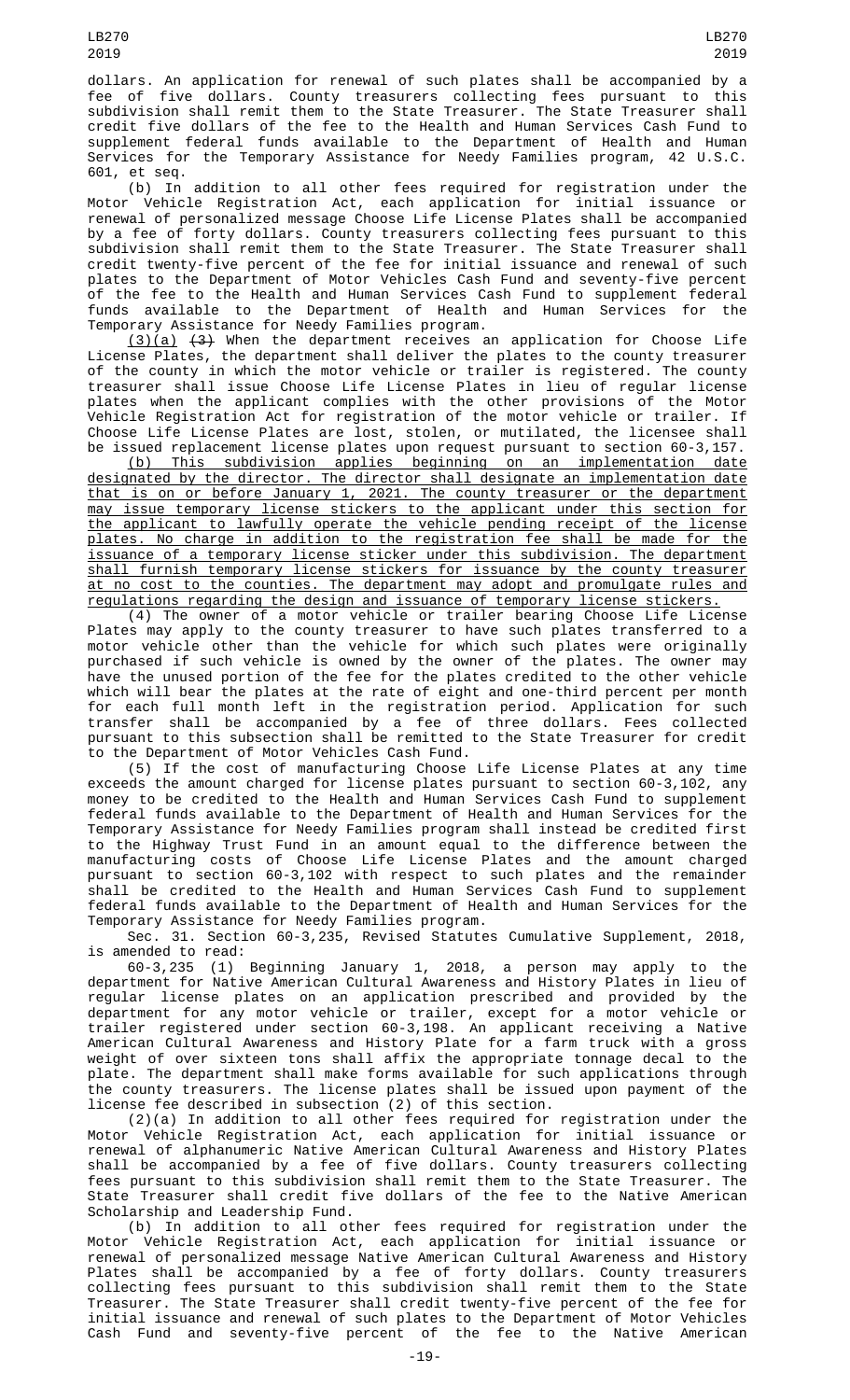Scholarship and Leadership Fund.

(3)(a) When (3) Until January 1, 2019, when the department receives an application for Native American Cultural Awareness and History Plates, the department shall deliver the plates to the county treasurer of the county in which the motor vehicle or trailer is registered. Beginning January 1, 2019, <del>when</del> the department receives an application for Native American Cultural Awareness and History Plates, the department may deliver the plates and registration certificate to the applicant by United States mail or to the county treasurer of the county in which the motor vehicle or trailer is registered and the delivery of the plates and registration certificate shall be made through a secure process and system. The county treasurer or the department shall issue Native American Cultural Awareness and History Plates in lieu of regular license plates when the applicant complies with the other provisions of the Motor Vehicle Registration Act for registration of the motor vehicle or trailer. If Native American Cultural Awareness and History Plates are lost, stolen, or mutilated, the licensee shall be issued replacement license plates upon request pursuant to section 60-3,157.

(b) This subdivision applies beginning on an implementation date designated by the director. The director shall designate an implementation date that is on or before January 1, 2021. The county treasurer or the department may issue temporary license stickers to the applicant under this section for the applicant to lawfully operate the vehicle pending receipt of the license plates. No charge in addition to the registration fee shall be made for the issuance of a temporary license sticker under this subdivision. The department shall furnish temporary license stickers for issuance by the county treasurer at no cost to the counties. The department may adopt and promulgate rules and regulations regarding the design and issuance of temporary license stickers.

(4) The owner of a motor vehicle or trailer bearing Native American Cultural Awareness and History Plates may apply to the county treasurer to have such plates transferred to a motor vehicle or trailer other than the motor vehicle or trailer for which such plates were originally purchased if such motor vehicle or trailer is owned by the owner of the plates. The owner may have the unused portion of the fee for the plates credited to the other motor vehicle or trailer which will bear the plates at the rate of eight and onethird percent per month for each full month left in the registration period. Application for such transfer shall be accompanied by a fee of three dollars. Fees collected pursuant to this subsection shall be remitted to the State Treasurer for credit to the Department of Motor Vehicles Cash Fund.

(5) If the cost of manufacturing Native American Cultural Awareness and History Plates at any time exceeds the amount charged for license plates pursuant to section 60-3,102, any money to be credited to the Native American Scholarship and Leadership Fund shall instead be credited first to the Highway Trust Fund in an amount equal to the difference between the manufacturing costs of Native American Cultural Awareness and History Plates and the amount charged pursuant to section 60-3,102 with respect to such plates and the remainder shall be credited to the Native American Scholarship and Leadership Fund.

Sec. 32. Section 60-482, Reissue Revised Statutes of Nebraska, is amended to read:

60-482 The director <u>may</u> <del>shall</del> adopt and promulgate such rules and regulations as may be necessary to carry out the Motor Vehicle Operator's License Act.

Sec. 33. Section 60-495, Revised Statutes Cumulative Supplement, 2018, is amended to read:

60-495 (1) The director may shall adopt and promulgate such rules and regulations <del>and prepare and furnish all forms and information</del> necessary to carry out sections 60-493 to 60-495 and the duties of the department under the Revised Uniform Anatomical Gift Act. The director shall prepare and furnish all forms and information necessary under the act.

(2) The Organ and Tissue Donor Awareness and Education Fund is created. Department personnel and the county treasurer shall remit all funds contributed under sections 60-484, 60-4,144, and 60-4,181 to the State Treasurer for credit to the fund. The Department of Health and Human Services shall administer the Organ and Tissue Donor Awareness and Education Fund for the promotion of organ and tissue donation. The department shall use the fund to assist organizations such as the federally designated organ procurement organization for Nebraska and the State Anatomical Board in carrying out activities which promote organ and tissue donation through the creation and dissemination of educational information. Any money in the fund available for investment shall be invested by the state investment officer pursuant to the Nebraska Capital Expansion Act and the Nebraska State Funds Investment Act.

Sec. 34. Section 60-4,118, Revised Statutes Cumulative Supplement, 2018, is amended to read:<br> $60-4,118$   $(1)$ 

 $(1)(a)$   $(4)$  No operator's license shall be granted to any applicant until such applicant satisfies the examiner that he or she possesses sufficient powers of eyesight to enable him or her to obtain a Class O license and to operate a motor vehicle on the highways of this state with a reasonable degree of safety<u>, including:</u> <del>. The Department of Motor Vehicles shall adopt and</del> promulgate rules and regulations:

 $(i)$  A  $(a)$  Requiring a minimum acuity level of vision. Such level may be obtained through the use of standard eyeglasses, contact lenses, or bioptic or telescopic lenses which are specially constructed vision correction devices which include a lens system attached to or used in conjunction with a carrier lens; and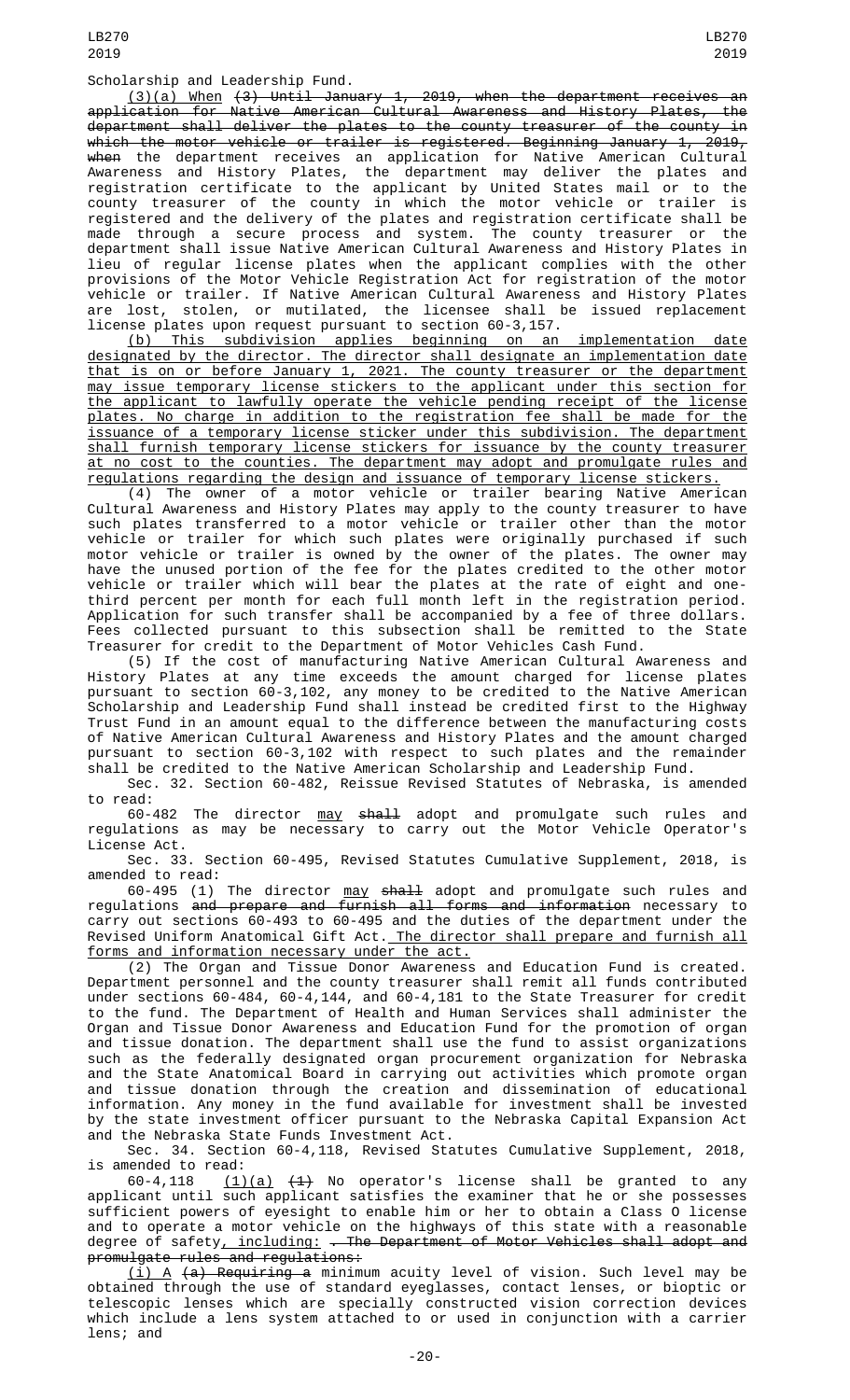(ii) A (b) Requiring a minimum field of vision. Such field of vision may be obtained through standard eyeglasses, contact lenses, or the carrier lens of the bioptic or telescopic lenses.

(b) The department may adopt and promulgate rules and regulations specifying such requirements.

(2) If a vision aid is used by the applicant to meet the vision requirements of this section, the operator's license of the applicant shall be restricted to the use of such vision aid when operating the motor vehicle. If the applicant fails to meet the vision requirements, the examiner shall require the applicant to present an optometrist's or ophthalmologist's statement certifying the vision reading obtained when testing the applicant within ninety days of the applicant's license examination. If the vision reading meets the vision requirements prescribed by the department, the vision requirements of this section shall have been met. If the vision reading demonstrates that the applicant is required to use bioptic or telescopic lenses to operate a motor vehicle, the statement from the optometrist or ophthalmologist shall also indicate when the applicant needs to be reexamined for purposes of meeting the vision requirements for an operator's license as prescribed by the department. If such time period is two years or more after the date of the application, the license shall be valid for two years. If such time period is less than two years, the license shall be valid for such time period.

(3) If the applicant for an operator's license discloses that he or she has any other physical impairment which may affect the safety of operation by such applicant of a motor vehicle, the examiner shall require the applicant to show cause why such license should be granted and, through such personal examination and demonstration as may be prescribed by the director, to show the necessary ability to safely operate a motor vehicle on the highways. If the examiner is then satisfied that such applicant has the ability to safely operate a motor vehicle, an operator's license may be issued to the applicant subject, at the discretion of the director, to a limitation to operate only such motor vehicles at such time, for such purpose, and within such area as the license shall designate.

 $(4)(a)$  The director may, when requested by a law enforcement officer, when the director has reason to believe that a person may be physically or mentally incompetent to operate a motor vehicle, or when a person's driving record appears to the department to justify an examination, give notice to the person to appear before an examiner or a designee of the director for examination concerning the person's ability to operate a motor vehicle safely. Any such request by a law enforcement officer shall be accompanied by written justification for such request and shall be approved by a supervisory law enforcement officer, police chief, or county sheriff.

(b) A refusal to appear before an examiner or a designee of the director for an examination after notice to do so shall be unlawful and shall result in the immediate cancellation of the person's operator's license by the director.

(c) If the person cannot qualify at the examination by an examiner, his or her operator's license shall be immediately surrendered to the examiner and forwarded to the director who shall cancel the person's operator's license.

(d) If the director determines that the person lacks the physical or mental ability to operate a motor vehicle, the director shall notify the person in writing of the decision. Upon receipt of the notice, the person shall immediately surrender his or her operator's license to the director who shall cancel the person's operator's license.

(e) Refusal to surrender an operator's license on demand shall be unlawful, and any person failing to surrender his or her operator's license as required by this subsection shall be guilty of a Class III misdemeanor.

Sec. 35. Section 60-4,122, Revised Statutes Cumulative Supplement, 2018, is amended to read:

60-4,122 (1) Except as otherwise provided in subsections (2), (3), and (8) of this section, no original or renewal operator's license shall be issued to any person until such person has demonstrated his or her ability to operate a motor vehicle safely as provided in section 60-4,114.

(2) Except as otherwise provided in this section and section 60-4,127, any person who renews his or her Class O or Class M license shall demonstrate his or her ability to drive and maneuver a motor vehicle safely as provided in subdivision (3)(b) of section 60-4,114 only at the discretion of department personnel, except that a person required to use bioptic or telescopic lenses shall be required to demonstrate his or her ability to drive and maneuver a motor vehicle safely each time he or she renews his or her license.

(3) Any person who renews his or her Class O or Class M license prior to or within one year after its expiration may not be required to demonstrate his or her knowledge of the motor vehicle laws of this state as provided in subdivision (3)(c) of section 60-4,114 if his or her driving record abstract maintained in the computerized records of the department shows that such person's license is not impounded, suspended, revoked, or canceled.

(4) Except for operators' licenses issued to persons required to use bioptic or telescopic lenses, any person who renews his or her operator's license which has been valid for fifteen months or less shall not be required to take any examination required under section 60-4,114.

(5) Any person who renews a state identification card shall appear before department personnel and present his or her current state identification card or shall follow the procedure for electronic renewal in subsection (9) of this section. Proof of identification shall be required as prescribed in sections 60-484 and 60-4,181 and the information and documentation required by section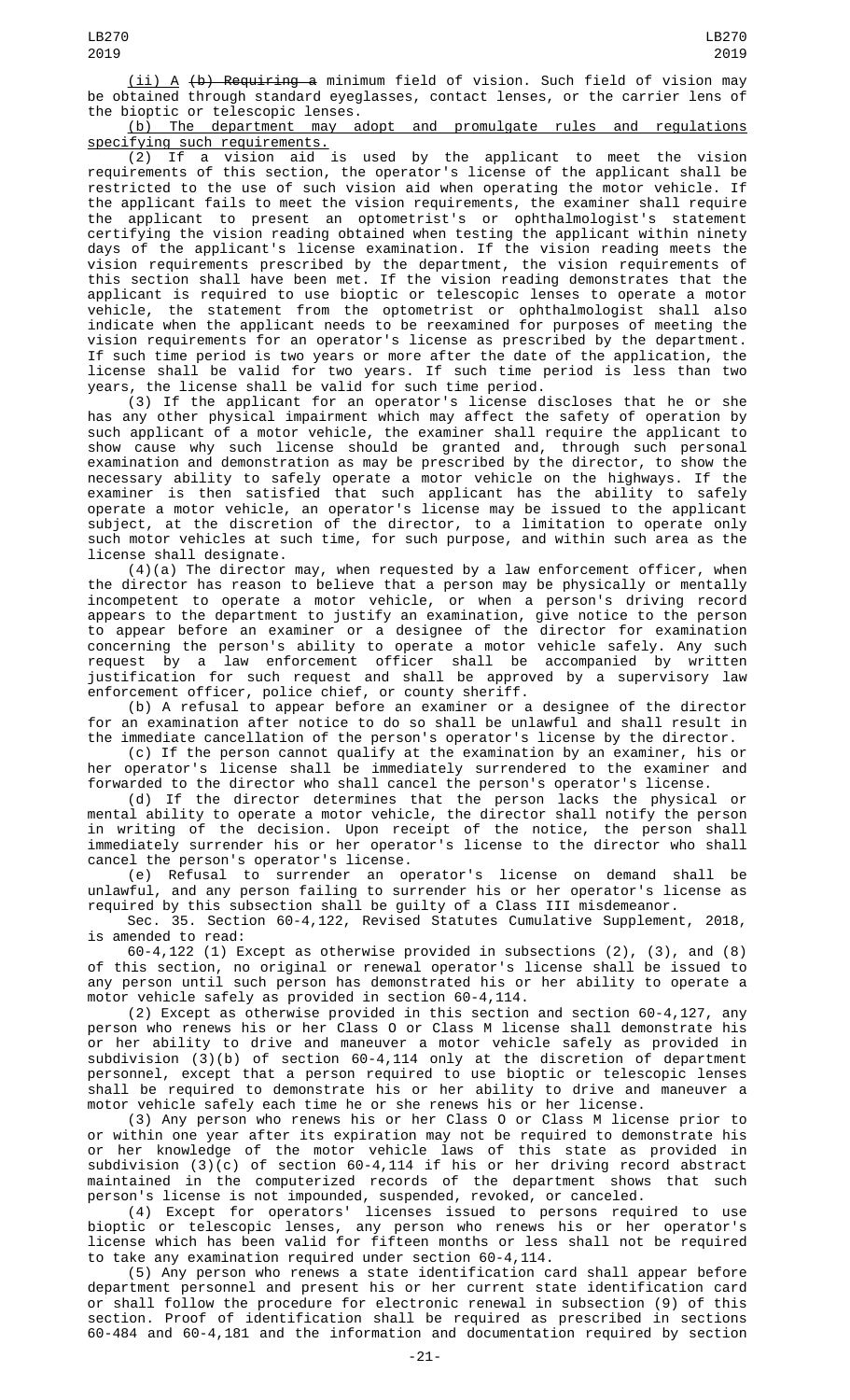(6) A nonresident who applies for an initial operator's license in this state and who holds a valid operator's license from another state which is his or her state of residence may not be required to demonstrate his or her knowledge of the motor vehicle laws of this state if he or she surrenders to the department his or her valid out-of-state operator's license.

(7) An applicant for an original operator's license may not be required to demonstrate his or her knowledge of the motor vehicle laws of this state if he or she has been issued a Nebraska LPD-learner's permit that is valid or has been expired for no more than one year. The written examination shall not be waived if the original operator's license being applied for contains a class or endorsement which is different from the class or endorsement of the Nebraska LPD-learner's permit.

(8)(a) A qualified licensee as determined by the department who is twentyone years of age or older, whose license expires prior to his or her seventysecond birthday, and who has a digital image and digital signature preserved in the digital system may renew his or her Class O or Class M license <u>twice</u> <del>once</del> by electronic means in a manner prescribed by the department using the preserved digital image and digital signature without taking any examination required under section 60-4,114 if such renewal is prior to or within one year after the expiration of the license, if his or her driving record abstract maintained in the records of the department shows that such person's license is not impounded, suspended, revoked, or canceled, and if his or her driving record indicates that he or she is otherwise eligible. Every licensee, including a licensee who is out of the state at the time of renewal, must apply for renewal in person at least once every <u>sixteen</u> <del>ten</del> years and have a new digital image and digital signature captured.

(b) In order to allow for an orderly progression through the various types of operators' licenses issued to persons under twenty-one years of age, a qualified holder of an operator's license who is under twenty-one years of age and who has a digital image and digital signature preserved in the digital system may apply for an operator's license by electronic means in a manner prescribed by the department using the preserved digital image and digital signature if the applicant has passed any required examinations prior to application, if his or her driving record abstract maintained in the records of the department shows that such person's operator's license is not impounded, suspended, revoked, or canceled, and if his or her driving record indicates that he or she is otherwise eligible.

(9) Any person who is twenty-one years of age or older and who has been issued a state identification card with a digital image and digital signature may electronically renew his or her state identification card by electronic means in a manner prescribed by the department using the preserved digital image and digital signature. Every person renewing a state identification card under this subsection, including a person who is out of the state at the time of renewal, must apply for renewal in person at least once every sixteen years and have a new digital image and digital signature captured.

(10) In addition to services available at driver license offices, the department may develop requirements for using electronic means for online issuance of operators' licenses and state identification cards to qualified holders as determined by the department.

Sec. 36. Section 60-4,146.01, Reissue Revised Statutes of Nebraska, is amended to read:

60-4,146.01 (1) Any resident of this state who is a seasonal commercial motor vehicle operator for a farm-related or ranch-related service industry may apply for a restricted commercial driver's license. If the applicant is an individual, the application or examiner's certificate shall include the applicant's social security number. A restricted commercial driver's license shall authorize the holder to operate any Class B Heavy Straight Vehicle commercial motor vehicle or any Class B Heavy Straight Vehicle or Class C Small Vehicle commercial motor vehicle required to be placarded pursuant to section 75-364 when the hazardous material being transported is (a) diesel fuel in quantities of one thousand gallons or less, (b) liquid fertilizers in vehicles or implements of husbandry with total capacities of three thousand gallons or less, or (c) solid fertilizers that are not transported or mixed with any organic substance within one hundred fifty miles of the employer's place of business or the farm or ranch being served.

(2) Any applicant for a restricted commercial driver's license or seasonal permit shall be eighteen years of age or older, shall have possessed a valid operator's license during the twelve-month period immediately preceding application, and shall demonstrate, in a manner to be prescribed by the director, that:

(a) If the applicant has possessed a valid operator's license for two or more years, that in the two-year period immediately preceding application the applicant:

(i) Has not possessed more than one operator's license at one time;

 $(i)$  Has not been subject to any order of suspension, revocation, cancellation of any type;

(iii) Has no convictions involving any type or classification of motor vehicle of the disqualification offenses enumerated in sections 60-4,168 and 60-4,168.01; and

(iv) Has no convictions for traffic law violations that are accidentconnected and no record of at-fault accidents; and

(b) If the applicant has possessed a valid operator's license for more

LB270

-22-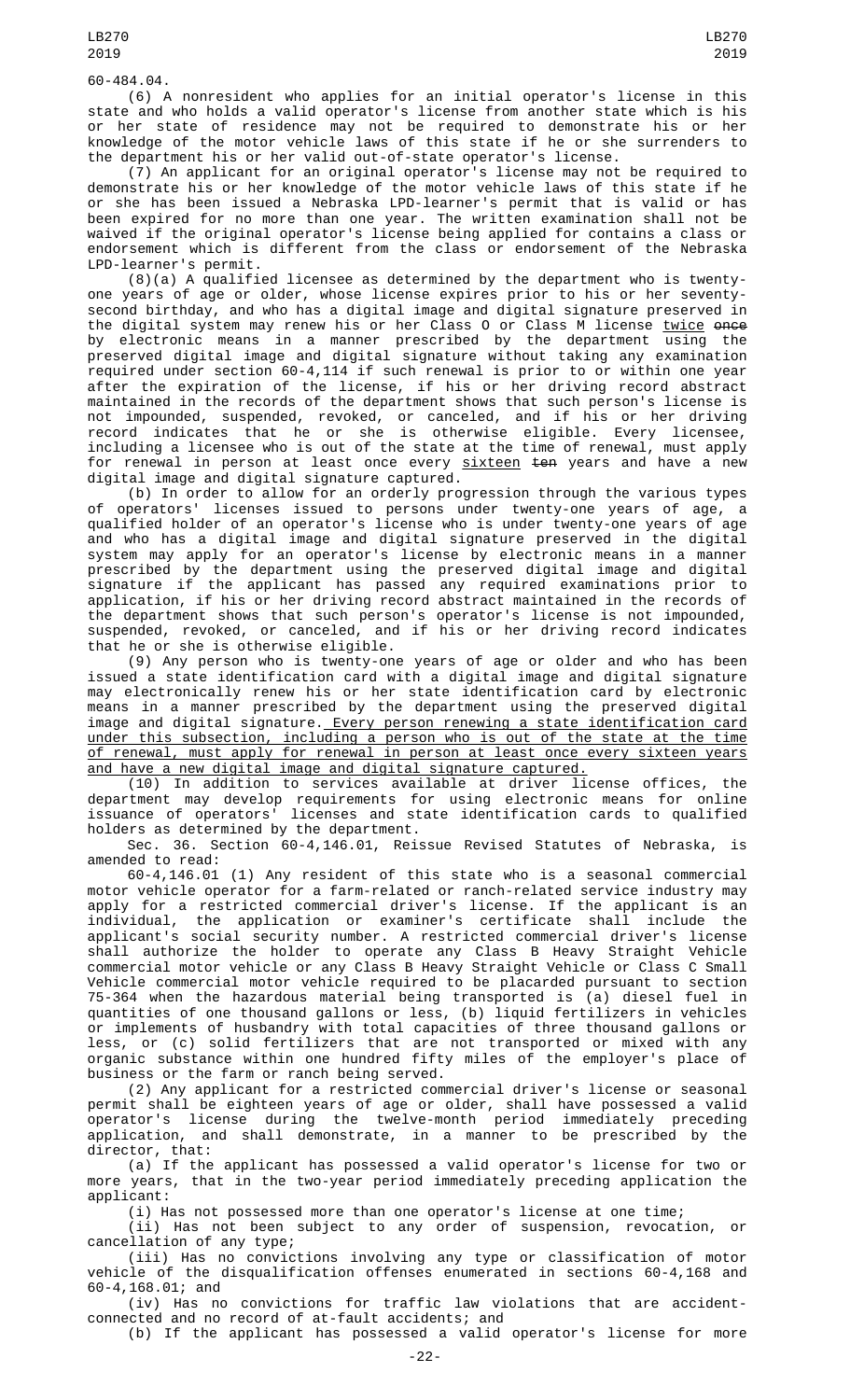(3) The commercial motor vehicle operating privilege as conferred by the restricted commercial driver's license shall be valid for five years if annually revalidated by the seasonal permit which shall be valid for no more than one hundred eighty consecutive days in any twelve-month period. To revalidate the restricted commercial driver's license, the applicant shall meet the requirements of subsection (2) of this section and shall designate a time period he or she desires the commercial motor vehicle operating privilege to be valid. The time period designated by the applicant shall appear and be clearly indicated on the seasonal permit. A seasonal permit shall not be issued to any person more than once in any twelve-month period. The holder of a restricted commercial driver's license shall operate commercial motor vehicles in the course or scope of his or her employment within one hundred fifty miles of the employer's place of business or the farm or ranch currently being served.

(4) Any person who violates any provision of this section shall, upon conviction, be guilty of a Class III misdemeanor. In addition to any penalty imposed by the court, the director shall also revoke such person's restricted commercial driver's license and shall disqualify such person from operating any commercial motor vehicle in Nebraska for a period of five years.

(5) The Department of Motor Vehicles <u>may</u> <del>shall</del> adopt and promulgate rules and regulations to carry out the requirements of this section.

(6) For purposes of this section:

(a) Agricultural chemical business means any business that transports agricultural chemicals predominately to or from a farm or ranch;

(b) Farm-related or ranch-related service industry means any custom harvester, retail agricultural outlet or supplier, agricultural chemical business, or livestock feeder which operates commercial motor vehicles for the purpose of transporting agricultural products, livestock, farm machinery and equipment, or farm supplies to or from a farm or ranch;

(c) Retail agricultural outlet or supplier means any retail outlet or supplier that transports either agricultural products, farm machinery, farm supplies, or both, predominately to or from a farm or ranch; and

(d) Seasonal commercial motor vehicle operator means any person who, exclusively on a seasonal basis, operates a commercial motor vehicle for a farm-related or ranch-related service industry.

Sec. 37. Section 60-4,155, Reissue Revised Statutes of Nebraska, is amended to read:

60-4,155 The Department of Motor Vehicles shall <u>establish</u> <del>adopt and</del> promulgate rules and regulations establishing standards and requirements for the testing of applicants for commercial drivers' licenses, endorsements, and restrictions. The standards and requirements developed by the department for written knowledge and driving skills examinations for commercial drivers' licenses shall substantially comply with the requirements of the Commercial Driver's License Standards, 49 C.F.R. part 383, subparts G and H.<u> The</u> department may adopt and promulgate rules and regulations to carry out this section.

Sec. 38. Section 60-4,182, Revised Statutes Cumulative Supplement, 2018, is amended to read:

60-4,182 In order to prevent and eliminate successive traffic violations, there is hereby provided a point system dealing with traffic violations as disclosed by the files of the director. The following point system shall be adopted:

(1) Conviction of motor vehicle homicide - 12 points;

(2) Third offense drunken driving in violation of any city or village ordinance or of section 60-6,196, as disclosed by the <u>conviction record of the</u> court's order records of the director, regardless of whether the trial court Found the same to be a third offense - 12 points;

(3) Failure to stop and render aid as required under section 60-697 in the event of involvement in a motor vehicle accident resulting in the death or personal injury of another - 6 points;

(4) Failure to stop and report as required under section 60-696 or any city or village ordinance in the event of a motor vehicle accident resulting in property damage - 6 points;

(5) Driving a motor vehicle while under the influence of alcoholic liquor or any drug or when such person has a concentration of eight-hundredths of one gram or more by weight of alcohol per one hundred milliliters of his or her blood or per two hundred ten liters of his or her breath in violation of any city or village ordinance or of section 60-6,196 - 6 points;

(6) Willful reckless driving in violation of any city or village ordinance or of section 60-6,214 or 60-6,217 - 6 points;

(7) Careless driving in violation of any city or village ordinance or of section 60-6,212 - 4 points;

(8) Negligent driving in violation of any city or village ordinance - 3 points;

(9) Reckless driving in violation of any city or village ordinance or of section 60-6,213 - 5 points;

(10) Speeding in violation of any city or village ordinance or any of sections 60-6,185 to 60-6,190 and 60-6,313:

(a) Not more than five miles per hour over the speed limit - 1 point;

(b) More than five miles per hour but not more than ten miles per hour over the speed limit - 2 points;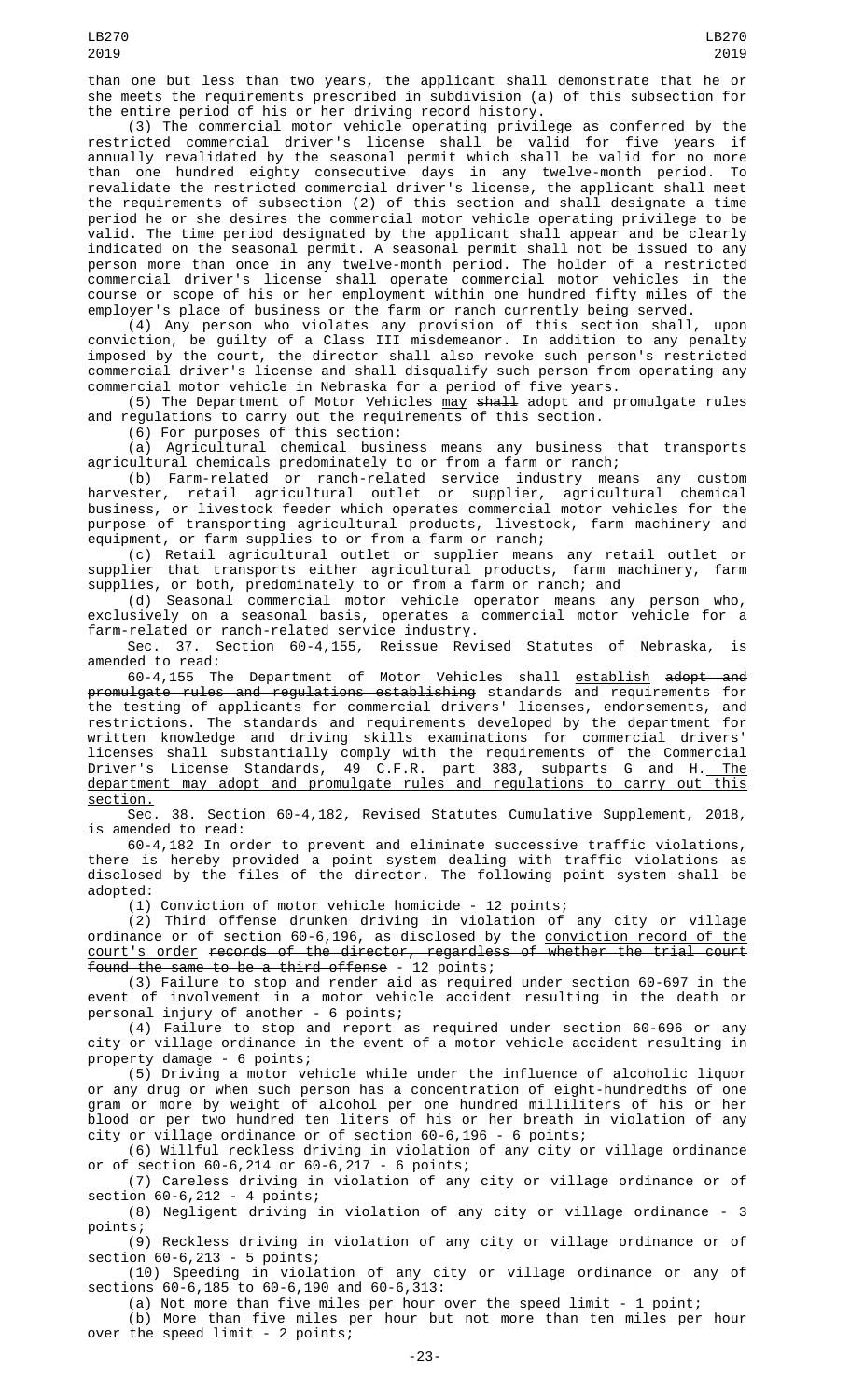(c) More than ten miles per hour but not more than thirty-five miles per hour over the speed limit - 3 points, except that one point shall be assessed upon conviction of exceeding by not more than ten miles per hour, two points shall be assessed upon conviction of exceeding by more than ten miles per hour but not more than fifteen miles per hour, and three points shall be assessed upon conviction of exceeding by more than fifteen miles per hour but not more than thirty-five miles per hour the speed limits provided for in subdivision (1)(f), (g), (h), or (i) of section 60-6,186; and

(d) More than thirty-five miles per hour over the speed limit - 4 points; (11) Failure to yield to a pedestrian not resulting in bodily injury to a pedestrian - 2 points;

(12) Failure to yield to a pedestrian resulting in bodily injury to a pedestrian - 4 points;

(13) Using a handheld wireless communication device in violation of section 60-6,179.01 or texting while driving in violation of subsection (1) or (3) of section 60-6,179.02 - 3 points;

(14) Using a handheld mobile telephone in violation of subsection (2) or (4) of section 60-6,179.02 - 3 points;

(15) Unlawful obstruction or interference of the view of an operator in violation of section 60-6,256 - 1 point;

(16) A violation of subsection  $(1)$  of section 60-6,175 - 3 points; and

(17) All other traffic violations involving the operation of motor vehicles by the operator for which reports to the Department of Motor Vehicles are required under sections 60-497.01 and 60-497.02 - 1 point.

Subdivision (17) of this section does not include violations involving an occupant protection system or a three-point safety belt system pursuant to section 60-6,270; parking violations; violations for operating a motor vehicle without a valid operator's license in the operator's possession; muffler violations; overwidth, overheight, or overlength violations; autocycle,

motorcycle, or moped protective helmet violations; or overloading of trucks. All such points shall be assessed against the driving record of the operator as of the date of the violation for which conviction was had. Points may be reduced by the department under section 60-4,188.

In all cases, the forfeiture of bail not vacated shall be regarded as equivalent to the conviction of the offense with which the operator was charged.<br>The

point system shall not apply to persons convicted of traffic violations committed while operating a bicycle as defined in section 60-611 or an electric personal assistive mobility device as defined in section 60-618.02.

Sec. 39. Section 60-501, Revised Statutes Cumulative Supplement, 2018, is amended to read:

60-501 For purposes of the Motor Vehicle Safety Responsibility Act, unless the context otherwise requires:

(1) Department means Department of Motor Vehicles;

(2) Golf car vehicle means a vehicle that has at least four wheels, has a maximum level ground speed of less than twenty miles per hour, has a maximum payload capacity of one thousand two hundred pounds, has a maximum gross vehicle weight of two thousand five hundred pounds, has a maximum passenger capacity of not more than four persons, and is designed and manufactured for operation on a golf course for sporting and recreational purposes;

(3) Judgment means any judgment which shall have become final by the expiration of the time within which an appeal might have been perfected without being appealed, or by final affirmation on appeal, rendered by a court of competent jurisdiction of any state or of the United States, (a) upon a cause of action arising out of the ownership, maintenance, or use of any motor vehicle for damages, including damages for care and loss of services, because of bodily injury to or death of any person or for damages because of injury to or destruction of property, including the loss of use thereof, or (b) upon a cause of action on an agreement of settlement for such damages;

(4) License means any license issued to any person under the laws of this state pertaining to operation of a motor vehicle within this state;

(5) Low-speed vehicle means a (a) four-wheeled motor vehicle (i) whose speed attainable in one mile is more than twenty miles per hour and not more than twenty-five miles per hour on a paved, level surface, (ii) whose gross vehicle weight rating is less than three thousand pounds, and (iii) that complies with 49 C.F.R. part 571, as such part existed on January 1, 2018, or (b) three-wheeled motor vehicle (i) whose maximum speed attainable is not more than twenty-five miles per hour on a paved, level surface, (ii) whose gross vehicle weight rating is less than three thousand pounds, <u>and (</u>iii) which is equipped with a windshield and an occupant protection system<del>, and (iv) that</del> complies with 49 C.F.R. part 571, as such part existed on January 1, 2018. A motorcycle with a sidecar attached is not a low-speed vehicle;

(6) Minitruck means a foreign-manufactured import vehicle or domesticmanufactured vehicle which (a) is powered by an internal combustion engine with a piston or rotor displacement of one thousand five hundred cubic centimeters or less, (b) is sixty-seven inches or less in width, (c) has a dry weight of four thousand two hundred pounds or less, (d) travels on four or more tires, (e) has a top speed of approximately fifty-five miles per hour, (f) is equipped with a bed or compartment for hauling, (g) has an enclosed passenger cab, (h) is equipped with headlights, taillights, turnsignals, windshield wipers, a rearview mirror, and an occupant protection system, and (i) has a four-speed, five-speed, or automatic transmission;

(7) Motor vehicle means any self-propelled vehicle which is designed for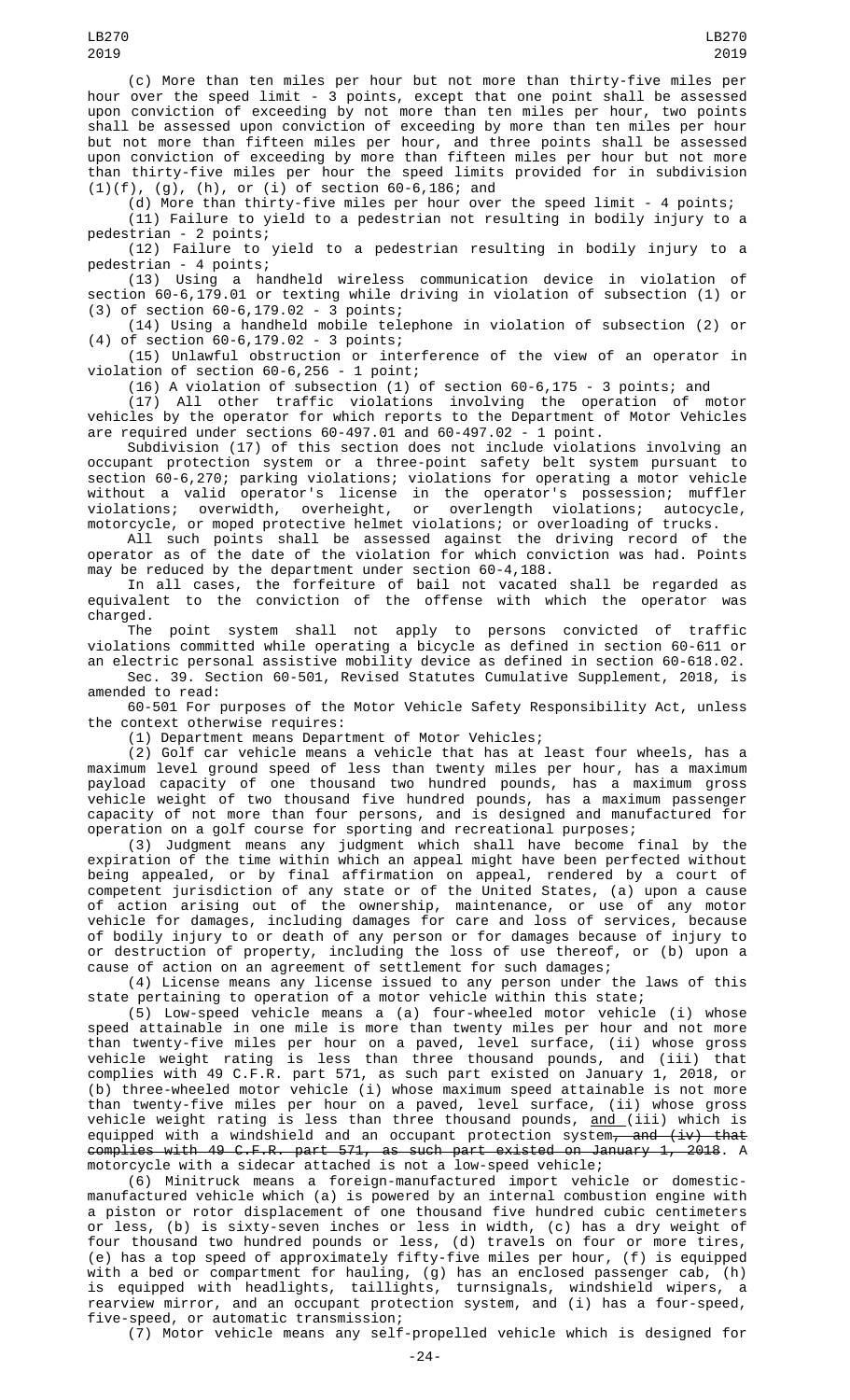use upon a highway, including trailers designed for use with such vehicles, minitrucks, and low-speed vehicles. Motor vehicle does not include (a) mopeds as defined in section 60-637, (b) traction engines, (c) road rollers, (d) farm tractors, (e) tractor cranes, (f) power shovels, (g) well drillers, (h) every vehicle which is propelled by electric power obtained from overhead wires but not operated upon rails, (i) electric personal assistive mobility devices as defined in section 60-618.02, (j) off-road designed vehicles, including, but not limited to, golf car vehicles, go-carts, riding lawnmowers, garden tractors, all-terrain vehicles and utility-type vehicles as defined in section 60-6,355, minibikes as defined in section 60-636, and snowmobiles as defined in section 60-663, and (k) bicycles as defined in section 60-611;

(8) Nonresident means every person who is not a resident of this state;

(9) Nonresident's operating privilege means the privilege conferred upon a nonresident by the laws of this state pertaining to the operation by him or her of a motor vehicle or the use of a motor vehicle owned by him or her in this state;

(10) Operator means every person who is in actual physical control of a motor vehicle;

(11) Owner means a person who holds the legal title of a motor vehicle, or in the event (a) a motor vehicle is the subject of an agreement for the conditional sale or lease thereof with the right of purchase upon performance of the conditions stated in the agreement and with an immediate right of possession vested in the conditional vendee or lessee or (b) a mortgagor of a vehicle is entitled to possession, then such conditional vendee or lessee or mortgagor shall be deemed the owner for the purposes of the act;

(12) Person means every natural person, firm, partnership, limited liability company, association, or corporation;

(13) Proof of financial responsibility means evidence of ability to respond in damages for liability, on account of accidents occurring subsequent to the effective date of such proof, arising out of the ownership, maintenance, or use of a motor vehicle, (a) in the amount of twenty-five thousand dollars because of bodily injury to or death of one person in any one accident, (b) subject to such limit for one person, in the amount of fifty thousand dollars because of bodily injury to or death of two or more persons in any one accident, and (c) in the amount of twenty-five thousand dollars because of injury to or destruction of property of others in any one accident;

(14) Registration means registration certificate or certificates and registration plates issued under the laws of this state pertaining to the registration of motor vehicles;

(15) State means any state, territory, or possession of the United States, the District of Columbia, or any province of the Dominion of Canada; and

(16) The forfeiture of bail, not vacated, or of collateral deposited to secure an appearance for trial shall be regarded as equivalent to conviction of the offense charged.

Sec. 40. Section 60-628.01, Revised Statutes Cumulative Supplement, 2018, is amended to read:

60-628.01 Low-speed vehicle means a (1) four-wheeled motor vehicle (a) whose speed attainable in one mile is more than twenty miles per hour and not more than twenty-five miles per hour on a paved, level surface, (b) whose gross vehicle weight rating is less than three thousand pounds, and (c) that complies with 49 C.F.R. part 571, as such part existed on January 1, 2018, or (2) threewheeled motor vehicle (a) whose maximum speed attainable is not more than twenty-five miles per hour on a paved, level surface, (b) whose gross vehicle weight rating is less than three thousand pounds, <u>and (</u>c) which is equipped with a windshield and an occupant protection system<del>, and (d) that complies with</del> 49 C.F.R. part 571, as such part existed on January 1, 2018. A motorcycle with a sidecar attached is not a low-speed vehicle.

Sec. 41. Section 60-6,209, Revised Statutes Cumulative Supplement, 2018, is amended to read:

60-6,209 (1) Any person whose operator's license has been revoked pursuant to a conviction for a violation of sections 60-6,196, 60-6,197, and 60-6,199 to 60-6,204 for a third or subsequent time for a period of fifteen years may apply to the Department of Motor Vehicles not more often than once per calendar year, on forms prescribed by the department, requesting the department to make a recommendation to the Board of Pardons for reinstatement of his or her eligibility for an operator's license. Upon receipt of the application and a nonrefundable application fee of one hundred dollars, the Director of Motor Vehicles shall review the application and make a recommendation for reinstatement or for denial of reinstatement. The department may recommend reinstatement if such person shows the following:

(a) Such person has completed a state-certified substance abuse program and is recovering or such person has substantially recovered from the dependency on or tendency to abuse alcohol or drugs<u>, as determined by a</u> counselor certified or licensed in this state;

(b) Such person has not been convicted, since the date of the revocation order, of any subsequent violations of section 60-6,196 or 60-6,197 or any comparable city or village ordinance and the applicant has not, since the date of the revocation order, submitted to a chemical test under section 60-6,197 that indicated an alcohol concentration in violation of section 60-6,196 or refused to submit to a chemical test under section 60-6,197;

(c) Such person has not been convicted, since the date of the revocation order, of driving while under suspension, revocation, or impoundment under section 60-4,109;